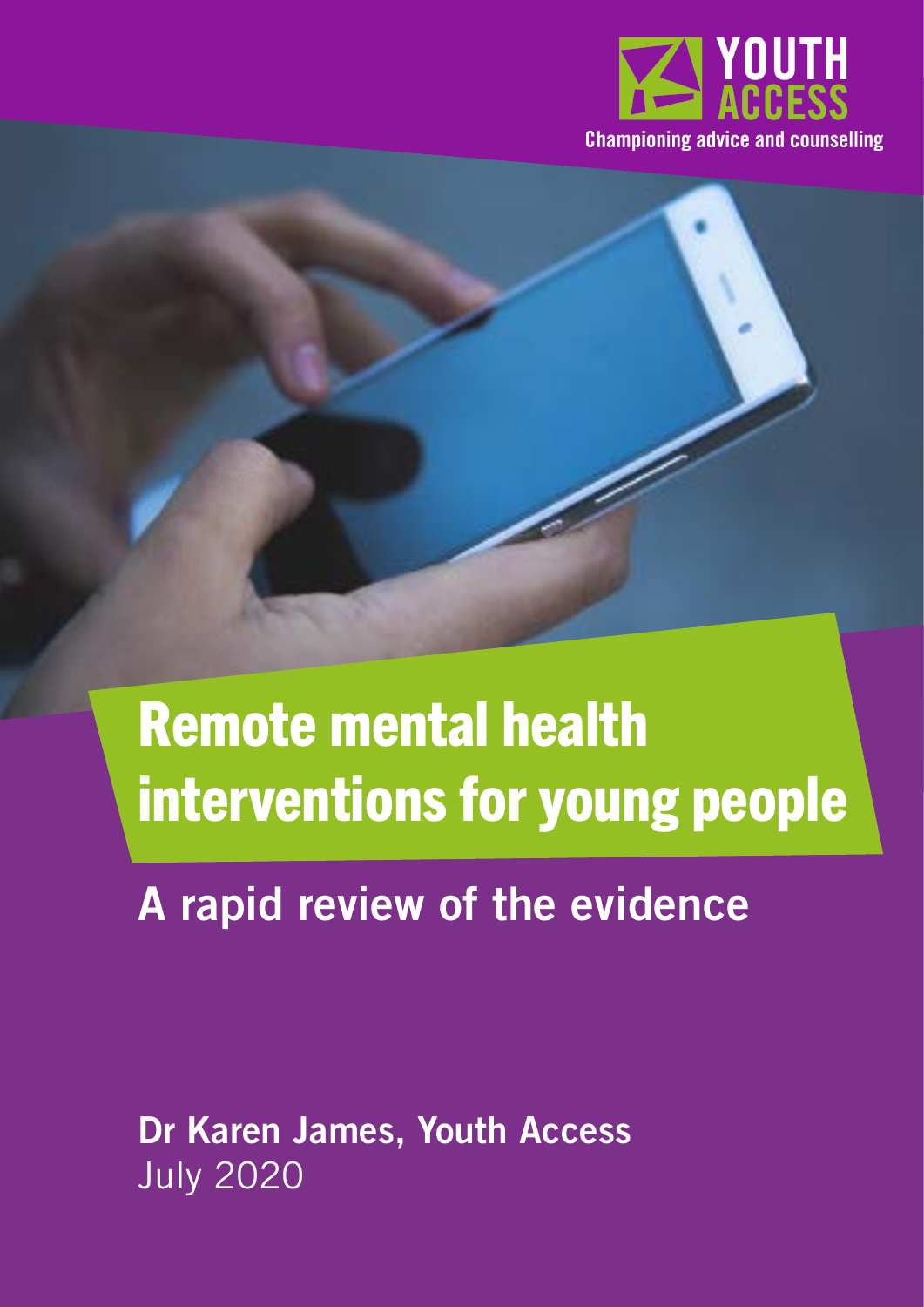The Covid-19 pandemic has been a huge challenge for services, but also an opportunity for reflection and change. As social distancing measures are lifted mental health services will begin to re-introduce face-to-face support, and many will be making decisions about how to embed and expand elements of what worked well during the pandemic. By setting out the findings of a rapid review of current research into remote interventions to support young people's mental health, this briefing supports evidence-informed decision-making in policy and practice during this new period of transition.

## **Aims and focus**

Our aim was to summarise current evidence of the impact and implementation of remote interventions to support young people's mental health. Remote interventions include any form of support that is not delivered in person (e.g. telephone or video calls, online chat messaging or forums, text messages or emails). To make sure we were generating knowledge that was most useful for our member organisations we only included remote support that was delivered by a counsellor, or other practitioner, meaning this review does not cover app-based or computerized interventions

## **Key findings**

#### Characteristics of the studies and interventions included in the review

Fifty studies were included in the review, most were qualitative (e.g. focus group or case studies), or small survey studies, meaning that the data has limitations, especially in terms of its representativeness and generalisability.

Most studies were conducted within community based mental health services which were delivering counselling support via online chat or videocall. There was some evidence that young people accessing remote services were experiencing very high levels of psychological distress and complex life challenges.

#### Outcomes of remote mental health interventions

Very few studies conducted a rigorous evaluation of remote interventions, however initial findings suggest these forms of support can lead to positive outcomes amongst young people, including reductions in the severity of clinical symptoms, increased wellbeing, and lower levels of suicidality and stigma.

#### Acceptability amongst staff and young people

Survey studies found that most young people were interested in trying remote mental health support, however the majority of those attending face-to-face sessions were not comfortable with it being used as a replacement for these services. Most young people accessing online chat or telephone support reported high levels of satisfaction and said their preference was to receive support in this way rather than face-to-face.

Studies in which young people did not have a choice about whether or not they accessed remote support (e.g. when they were randomly selected to receive remote support), reported low engagement and very high dropout rates, however where it was the young person's choice to access this type of support dropout rates were much lower.

Many studies reported high levels of resistance to adopting remote support amongst practitioners, even when young people had expressed a preference for these interventions, or when services had trialled them with positive outcomes. However, some of these findings may be out of date as many more practitioners now have experience of working remotely. Factors influencing acceptability of remote support amongst practitioners included their age, experience of using technology in their daily life, attitudes towards technology (e.g. the internet), and values and beliefs about their professional role and responsibilities. Most studies conducted in services which were delivering forms of remote support reported high levels of satisfaction amongst clinicians, however one found that clinicians limited the use of this service, despite it being popular amongst young people.

#### Organisational barriers to implementation

Many studies found that practitioners often felt under resourced and under prepared to implement remote interventions, including concerns about a lack of skills and training and clear policies and procedures, limited access to equipment and resources and a lack of time. This may have changed during the pandemic as a number of resources (e.g. around safeguarding) have now been developed to support practitioners working in this way.

#### Accessibility

A number of studies concluded that remote interventions were an effective way of supporting young people who find it difficult to access face-to-face counselling including young men, young carers, young people with disabili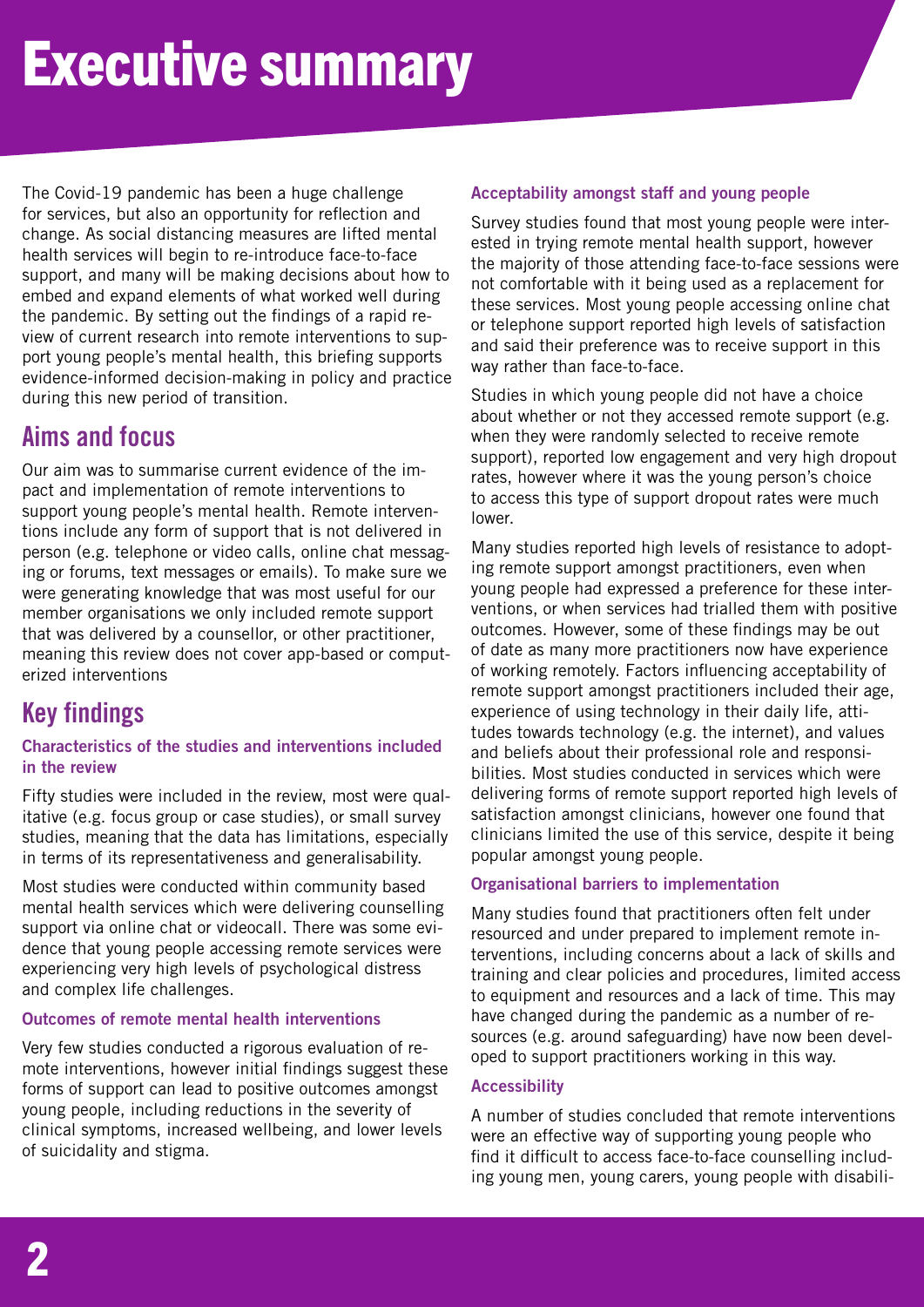ties or those living in remote locations and young people experiencing life problems which might be associated with strong feelings of stigma or shame (such as challenges linked to their gender identity or sexuality). Some young people and practitioners felt remote services were more flexible and accessible compared with face-to-face counselling, because:

- Support was available outside of office hours:
- Young people generally had a shorter wait to access remote support and less time to wait between sessions;
- Young people did not have to rely on parents or carers for transport;
- Young people had to take less time out from work or school to attend appointments;
- Support could be accessed while young people were at home, in a comfortable and familiar environment.

However, studies of 'drop-in' online chat services found that young people would often have to wait in an online queuing system for several hours before speaking with a counsellor and that there was no guarantee they would be able to access support before the service's closing time. There were also limits around how responsive remote services could be in 'real time', especially when communication was by email or text. Issues with technology could disrupt access (e.g. due to problems with the sound or video quality of a call). There were also concerns that remote support would not be accessible to young people who did not have access to a computer or phone, or the internet.

#### Emotional safety and stigma

Young people accessing remote interventions said these services felt safer than in-person support, which meant they felt more able and willing to discuss their experiences within these contexts. They chose to engage with remote support to minimize the risk of being judged, or experiencing other challenging reactions such as misgendering or feelings of stigma. Some young people found the prospect of 1:1 support overwhelming, scary, and uncomfortable so wanted to minimize social or verbal interaction with a therapist.

#### Confidentiality and privacy

Practitioners and young people felt there were inherent risks to privacy associated with text based interventions such as email or web chat, which raised ethical and legal concerns for staff around consent, confidentiality, and if and how to store records of conversations. Despite this in a number of studies young people expressed a preference for text-based support over phone or face-to-face counselling because they felt it was more private.

#### The therapeutic relationship

Studies with practitioners working within remote services found it was possible to develop strong therapeutic relationships within these contexts, however noted that this was more difficult, and often took more time than when meeting with the young person face-to-face. Most remote support was time limited and described as 'brief', and there was a sense that although valuable, remote interventions were often not long enough, both in terms of the number and length of individual sessions. One study found that therapists were often unable to progress to the later (more impactful) goal planning stages of the therapeutic process as young people disengaged after just a few sessions. This was particularly an issue for text-based interventions, where the pace of communication was much slower than talking in person.

Themes of power and control were prevalent in the literature and central to the experiences of both young people and practitioners. Remote interventions were seen to challenge traditional dynamics within the therapeutic relationship, by shifting power from the practitioner to the young person, and many young people said they chose to access remote support because it gave them more control over their personal information and the therapeutic process. Accounts from practitioners revealed feelings of vulnerability and discomfort about being out of control, e.g. when they could not 'see' what a young person was doing, or access information about them.

#### Safety and safeguarding

Risk management was identified as a major concern in many studies. Practitioners often supported young people who disclosed self-harming behaviours, suicidal thoughts, and sexual abuse remotely and had to find ways of coping with feelings of helplessness and fear when they were not able to take action to protect a young person. Practitioners also described having a limited understanding of the legal and ethical issues around confidentiality and data management in relation to remote support. Studies concluded that those managing and supporting teams offering remote interventions should have an understanding of the unique challenges that can be experienced when communicating with young people in this way, and that spaces should be provided where therapists can discuss these issues.

#### Challenges and adaptations when communicating remotely

A common theme across many studies was the unique challenges encountered when communicating remotely, including:

- Delays or disruption to communication due to poor signal;
- Poor signal causing the session to end prematurely;
- Disruption due to background noise;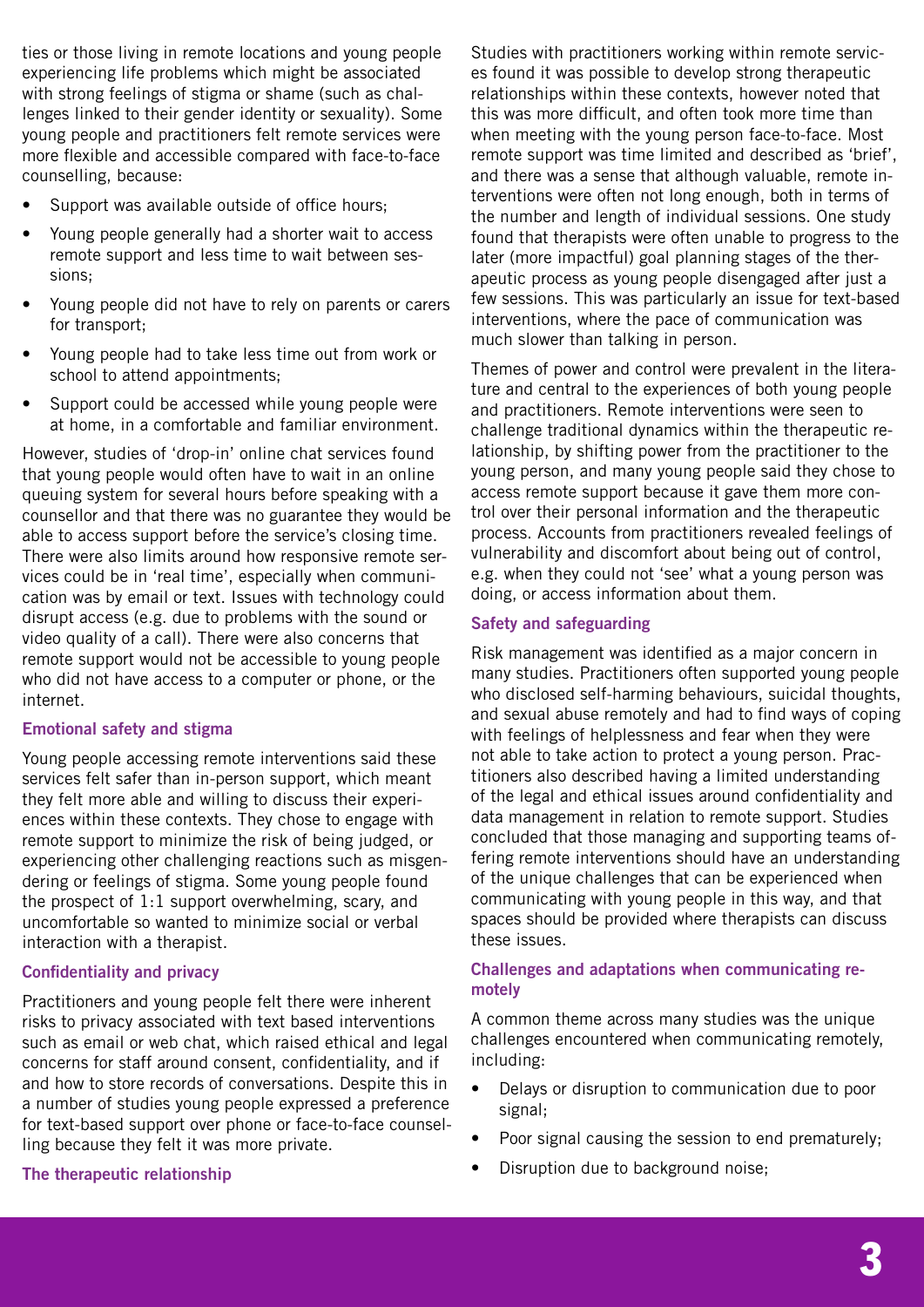- Loss of non-verbal communication and eve contact:
- Loss of control because the young person could end the session at any time, without warning;
- Difficulties recognising and using therapeutic tools and processes such as transference, countertransference and silence;
- Increased possibility of miscommunication, or misinterpretation when communicating via text;
- Concerns that young people would not be giving the session their full attention (e.g. because they could be visiting websites, etc whilst online);
- Difficulties judging a young person's literacy level when communicating via text;
- Managing boundaries when offering support via webchat (so communication did not become inappropriate or overly familiar).

Practitioners made the following adaptations to facilitate the therapeutic process within these contexts:

- Slowing down the pace of communication and pausing before responding;
- Deliberately exaggerating non-verbal behaviours;
- Asking young people about their non-verbal behaviour to ensure they were interpreting it correctly;
- Introducing the most significant issues early on in the session, or planning shorter video sessions followed up with a phone call;
- Focussing on the tone and intensity of the young person's voice;
- Mirroring the language used by young people;
- Using simple language when communicating via text;
- Setting a time limit for webchat sessions;
- Using an informal and open style of text communication, including emoticons, acronyms, slang, nicknames (e.g. "kiddo"), capital letters, and virtual hugs.

#### **Conclusions**

There were very few robust evaluations of remote support, however those included in our review suggest it can lead to improvements in young people's mental health and wellbeing.

There were examples of how these interventions can allow services to work flexibly and adapt their ways of communication to fit the needs of the young person. In this sense remote interventions, when offered alongside faceto-face support, can help to build a service that is truly young person-centred.

However our findings suggest that using remote interven-

tions as a replacement for face-to-face support (as was necessary during the Covid-19 pandemic) is problematic.

Remote interventions were typically described as 'brief', meaning sessions were largely focused on providing space for the young person to tell their story and practitioners often did not have time to identify action plans or goals. It may be useful for services to consider how their approach could be adapted to provide the most impact over a small number of sessions. Some training around how practitioners can increase engagement might also be useful.

Remote support requires staff to re-think their ways of working and identity. This may be less of an issue following the pandemic, however, could still be a challenge for newly qualified practitioners, or those who were furloughed. There was also evidence that staff can remain resistant to providing remote support in services that had adopted these approaches, even when they worked well and were popular amongst young people. In these cases training around the strengths of remote support, and the experiences of young people may be helpful. This should also be included in undergraduate and entry level training for mental health practitioners.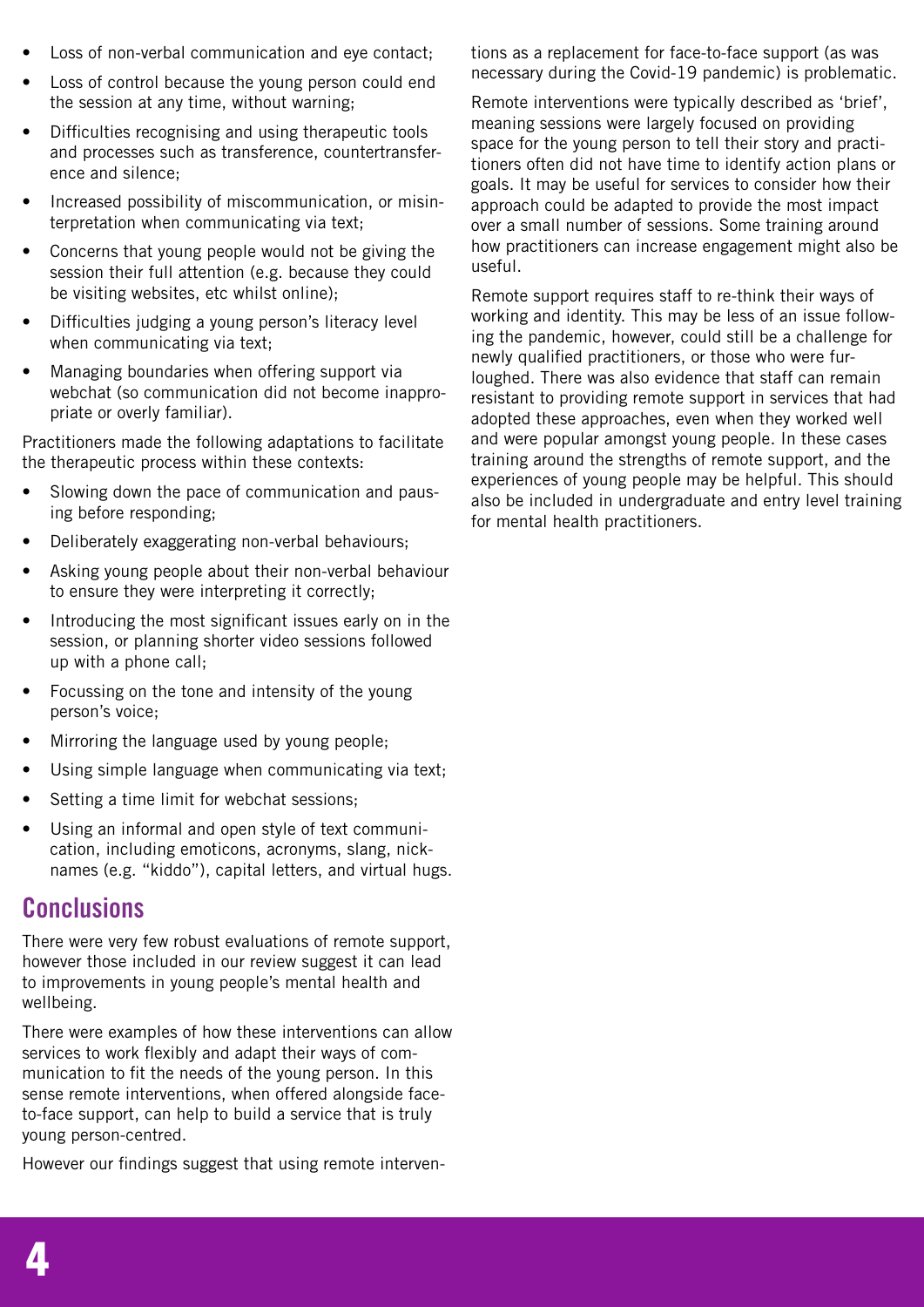# Introduction and purpose of review

The social distancing measures introduced in response to the Covid-19 pandemic have had a profound impact on the ways in which young people can access and engage with mental health support. Services have had to rapidly adapt how they deliver interventions in response to this crisis, many moving online, or using phone, videocalls and text messaging to reach out to young people (Jack Martin et al. 2020). We have seen how voluntary sector services, such as Youth Access members, in particular, have been able to respond quickly and innovatively to the changing circumstances: developing and implementing new ways of working, led by young people's needs, to support their mental health (you can read more about some of these initiatives here: https://www.youthaccess. org.uk/case-studies/what-are-other-organisations-doing)

The pandemic has been a huge challenge for services, but also an opportunity for reflection and change. As social distancing measures are lifted, mental health services will begin to re-introduce face-to-face support, and many will be making decisions about how to embed and expand elements of what has worked well during the pandemic. This briefing sets out the findings of a rapid review by Youth Access of current research into remote interventions to support young people's mental health. We hope this will support evidence-informed decision making in policy and practice across Youth Access and our member organisations during this time.



A rapid review is a form of knowledge synthesis that follows the processes of a systematic review, but where parts of the review are simplified or omitted so that evidence can be reviewed quickly. The aim of this review was to summarise current evidence of the impact and implementation of remote interventions to support young people's mental health. Remote interventions include any form of support that is not delivered in person (e.g. telephone or video calls, online chat messaging or forums, text messages or emails). To make sure we were generating knowledge that was most useful for our member organisations we only included remote support that was delivered by a counsellor, or other practitioner (e.g. psychiatrist, psychologist, youth worker), meaning this review does not include app-based or computerized interventions, or forms of peer support (for example online forums such as Elefriends; https://www.elefriends.org.uk/).

The following criteria were used to decide whether or not to include a piece of research in this review; we only included studies which were: i) original research or case studies (i.e not a review or opinion piece), ii) on remote mental health interventions, iv) for young people (aged 11-25), vi) published in English vi) about approaches which could feasibly be implemented by our members at low cost and in a timely manner during the pandemic

(e.g. we excluded studies of app-based or digital interventions which would either require a significant level of programming or development, or where organisations would need to purchase an expensive package of software).

We carried out online searches of electronic databases and Google using key search terms (see Appendix for more details about our search strategy). We also contacted partner organisations and experts in youth counselling and asked them to identify any relevant information. Abstracts and report summaries were screened for relevance according to the criteria listed above. Data from material meeting these criteria were copied into an Excel database, and coded into the following categories; type and description of intervention, participants, age of young people, methods, setting, country, outcomes data, perspectives and experiences of young people and families, perspectives and experiences of staff, lessons for implementation, safeguarding and costs. We then conducted a thematic analysis of data within each of these categories (Braun and Clarke 2006), and our findings in relation to each theme are presented below.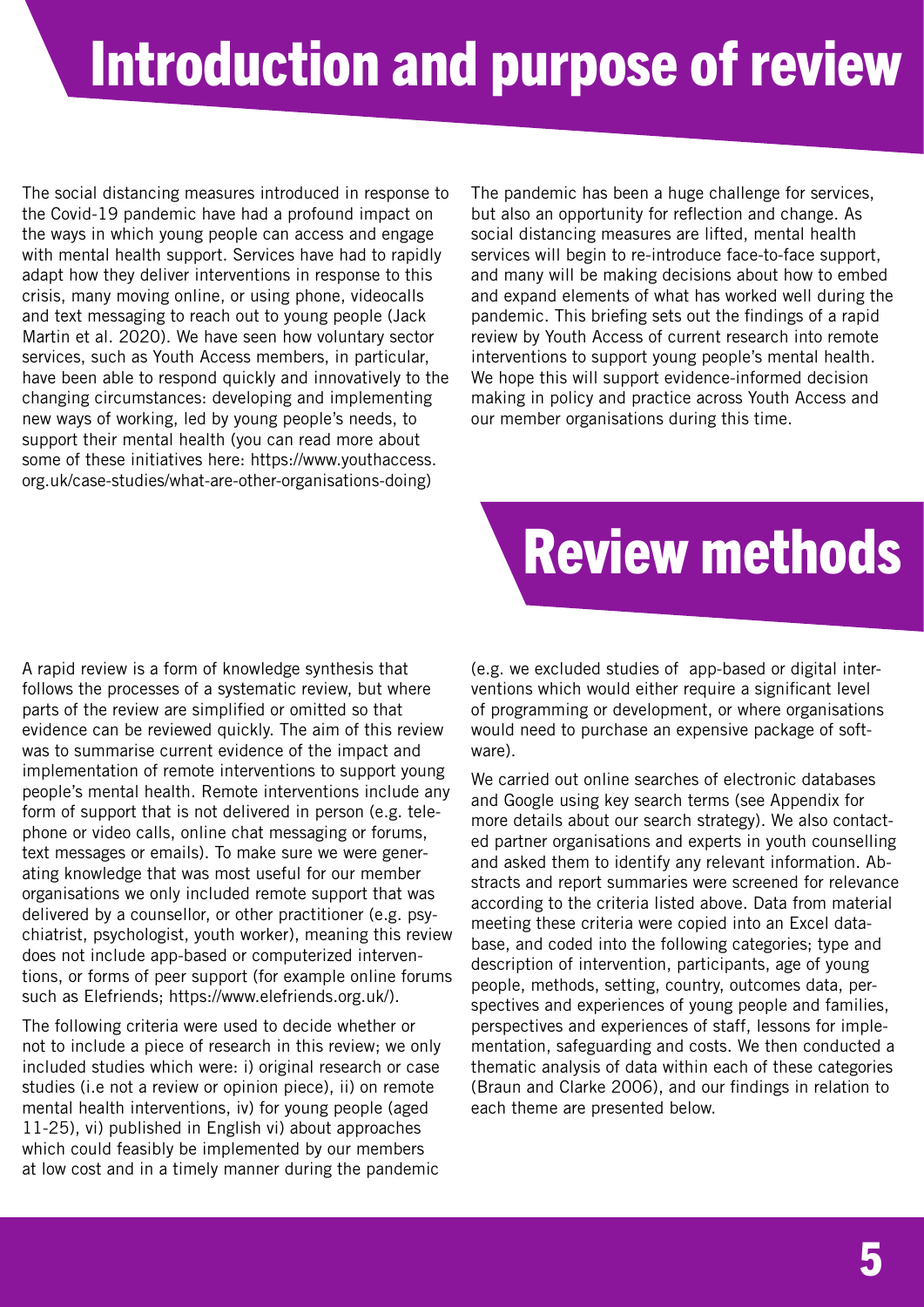## **Type and quality of studies**

Key findings: Fifty studies were included in the review, most were qualitative (e.g. focus group or case studies), or small survey studies, which means there are limitations in terms of the representativeness of these data.

We identified fifty studies that met the criteria for inclusion in the review, the majority of which were conducted in the USA ( $n=12$ ), followed by Australia ( $n = 10$ ), Canada (n =5), the UK (n =6), the Netherlands ( $n=3$ ), and Greece, Ireland, Israel, and New Zealand (n=1 respectively).

Most studies were qualitative, including case studies of young people, and services (n=14), focus group and interview studies (n=3), and qualitative analysis of the content of counselling sessions (n=2). These studies provide in-depth accounts of the experiences of young people, and staff, but involve small samples and so these data are not representative of a population, and do not provide strong evidence about the outcomes of an intervention. Other studies included cross sectional survey studies (  $n = 11$ ), which mostly took place within a single service. Sample sizes were on average between 100-200 participants, meaning there are also limitations with the representativeness of a lot of these data. However, in general the sampling criteria for most studies was strong (e.g. involved all or most young people or practitioners within a service), return rates were acceptable and some studies involved very large numbers of participants (for example, one involved over 1,000 young people). Evaluations of remote interventions included just two Randomised Controlled Trials and four pre/post studies, which are discussed in more detail below.

## **Overview and characteristics of the different types of remote mental health interventions described in the literature**

Key findings: Most studies involved community based mental health services, delivering youth counselling services via online chat or videocall. There was some evidence that young people accessing remote services were experiencing very high levels of psychological distress and complex life challenges.

Most (n=20) remote interventions were community

based, which included mental health support offered by schools, colleges and universities (n=5). Other forms of support were delivered by statutory mental health services ( $n=15$ ) or within primary care ( $n=1$ ).

Table 1 *(see page 7)* gives an overview of the different forms of support described in this review. Most research looked at support delivered by video call, including 'telepsychiatry' offered by statutory services supporting remote communities (e.g. in Australia or Canada) where young people would have otherwise had to travel many miles to access face-to-face support. Online chat services were also common and providing 'real time' online support to young people via text messaging, often outside of traditional office hours.

Interventions were most often described as offering 'general', 'dynamic' or 'supportive' counselling. Very few adopted a specific model of support, however those that did used approaches often associated with brief or short-term therapy, such as Cognitive Behavioural Therapy (Jones et al. 2015; Dowling and Rickwood 2014; 2016; Turner et al. 2009), Motivational Interviewing, Solution Focussed Therapy (Kramer et al. 2014) and Problem Solving Therapy (Dowling and Rickwood 2014; 2016; King et al. 2015). Other interventions focussed on self-management (Nolan, Quinn, and MacCobb 2011), or crisis support (Cartwright et al. 2005), and some included support for families and parents alongside young people, for example a UK-based CAMHS service offered support to families via email, meaning that parents could contact them with updates, request information or raise issues for discussion between appointments (Cartwright et al. 2005).

Some services took a holistic approach, offering remote support for vocational and educational issues alongside counselling for mental health challenges. For example, an online chat service in Australia offered two pathways for young people; esupport and etherapy. E-support included screening and assessment, and supportive counselling, psychoeducation, self-help strategies, and information about other sources of support. Young people who needed a more structured, goal-oriented service were offered etherapy, which involved working on mutually agreed goals using structured, evidence-based therapies, such as Problem-solving Therapy, Motivational Interviewing, and Cognitive Behavioural Therapy (Dowling and Rickwood 2014).

Interventions covered a wide range age groups; most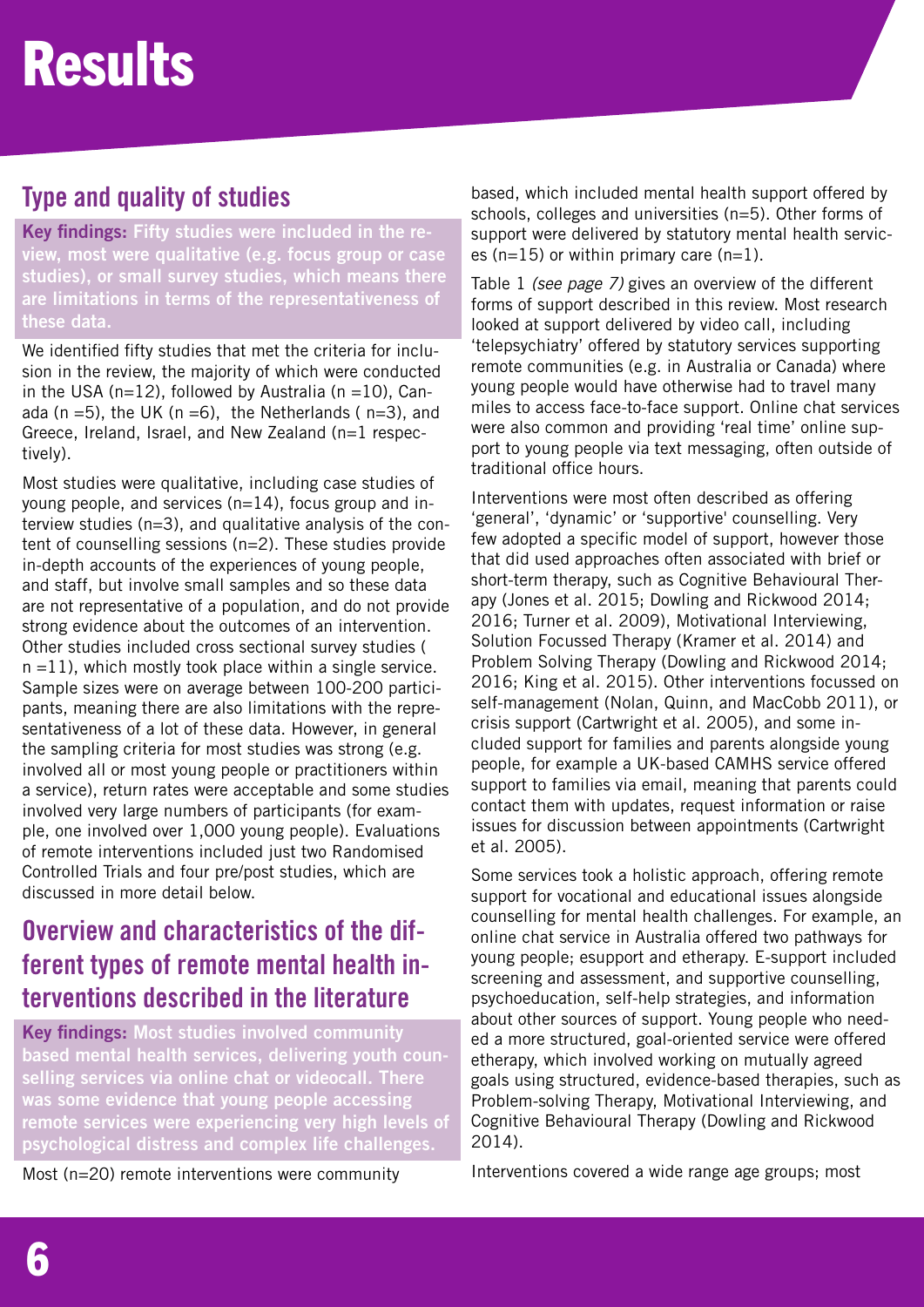| Type of remote support       | <b>Description</b>                                                                                                                                                                                                                                                                                                                                                                                                                                                                                     | Number of<br><b>studies</b> |
|------------------------------|--------------------------------------------------------------------------------------------------------------------------------------------------------------------------------------------------------------------------------------------------------------------------------------------------------------------------------------------------------------------------------------------------------------------------------------------------------------------------------------------------------|-----------------------------|
| <b>Video call</b>            | Individual and family support provided via secure video conferencing. Often accessed<br>at home, however in some cases the service was set up so that young people could go<br>to a school or primary health clinic to take the call. Within statutory services this was<br>often called 'telepsychiatry', which included anything from a one-off assessment with a<br>psychiatrist, to longer term therapeutic support (e.g 20 sessions) from a mental health<br>professional.                        | 15                          |
| <b>Online chat</b>           | Individual real time online support via text, often offered by a wide range of mental<br>health professionals (including counsellors, psychologists, nurses, occupational ther-<br>apists, social workers). Included mental health support (e.g. problem-solving therapy,<br>CBT), information and advice services (e.g. about employment), assessment and<br>signposting. Often time limited, short term and some interventions were anonymous and<br>accessible late into the night and at weekends. | 11                          |
| <b>Telephone helpline</b>    | Anonymous, often single session support from a trained counsellor.                                                                                                                                                                                                                                                                                                                                                                                                                                     | 5                           |
| <b>Telephone counselling</b> | Therapy (e.g. CBT, psychodynamic) delivered by trained counsellors by phone. Some<br>services could also be accessed by parents and teachers.                                                                                                                                                                                                                                                                                                                                                          | $\overline{4}$              |
| E-mail                       | Email support from clinicians and counsellors, including crisis support, support and<br>communication between face-to-face appointments. Some services provided email<br>support to parents alongside young people.                                                                                                                                                                                                                                                                                    | 3                           |
| Text message                 | Text messaging between therapists and young people, used to provide support and build<br>the therapeutic relationship between face-to-face appointments.                                                                                                                                                                                                                                                                                                                                               | $\mathbf{1}$                |
| <b>Mixed</b>                 | Young people had a choice of accessing support via online chat or telephone counselling                                                                                                                                                                                                                                                                                                                                                                                                                | $\overline{2}$              |

served under 18s, some were for university age students and others were targeted at young people and adults aged 16-25. Most were open to young people experiencing a wide range of mental health challenges, whilst a minority were for young people with specific diagnoses, such as Obsessive Compulsive Disorder (Turner et al. 2009), Eating Disorders (Yager 2003), suicidal experiences (King et al. 2003; King et al. 2015) or First Episode Psychosis (Lal et al. 2020).

 Studies found that young people accessing remote services were experiencing very high levels of psychological distress and complex life challenges. For example, a study of over 1,000 Australian young people accessing online counselling found that, on average, young people had very high scores for psychological distress (indicating severe distress), and low scores for life satisfaction and hope (Dowling and Rickwood 2016). Another study compared young people accessing CAMHS support via videocall with those attending an outpatient service and found similar patterns of psychiatric diagnosis and clinical characteristics between the two groups, however did not run a statistical analysis of these data (Myers, Sulzbacher, and Melzer 2004)

## **Outcomes of remote mental health interventions for young people**

Key findings: Only a very small number of studies conducted a rigorous evaluation of remote interventions, however initial findings suggest that these forms of support can lead to positive outcomes amongst young people, including reductions in the severity of clinical symptoms, increased wellbeing, lower levels of suicidality and stigma

All studies evaluating the effectiveness of remote mental health interventions for young people reported positive outcomes, including reductions in the severity of clinical symptoms, increased wellbeing, and lower levels of suicidality and stigma.

Randomised Controlled Trials (RCTs) are widely considered to be the most reliable way to evaluate an intervention; two RCTs met the criteria for inclusion in our review and both evaluated web chat interventions. One was an evaluation of 'eBridge', a chat intervention which used motivational interviewing and a behavioural approach to support students experiencing suicidal thoughts and feel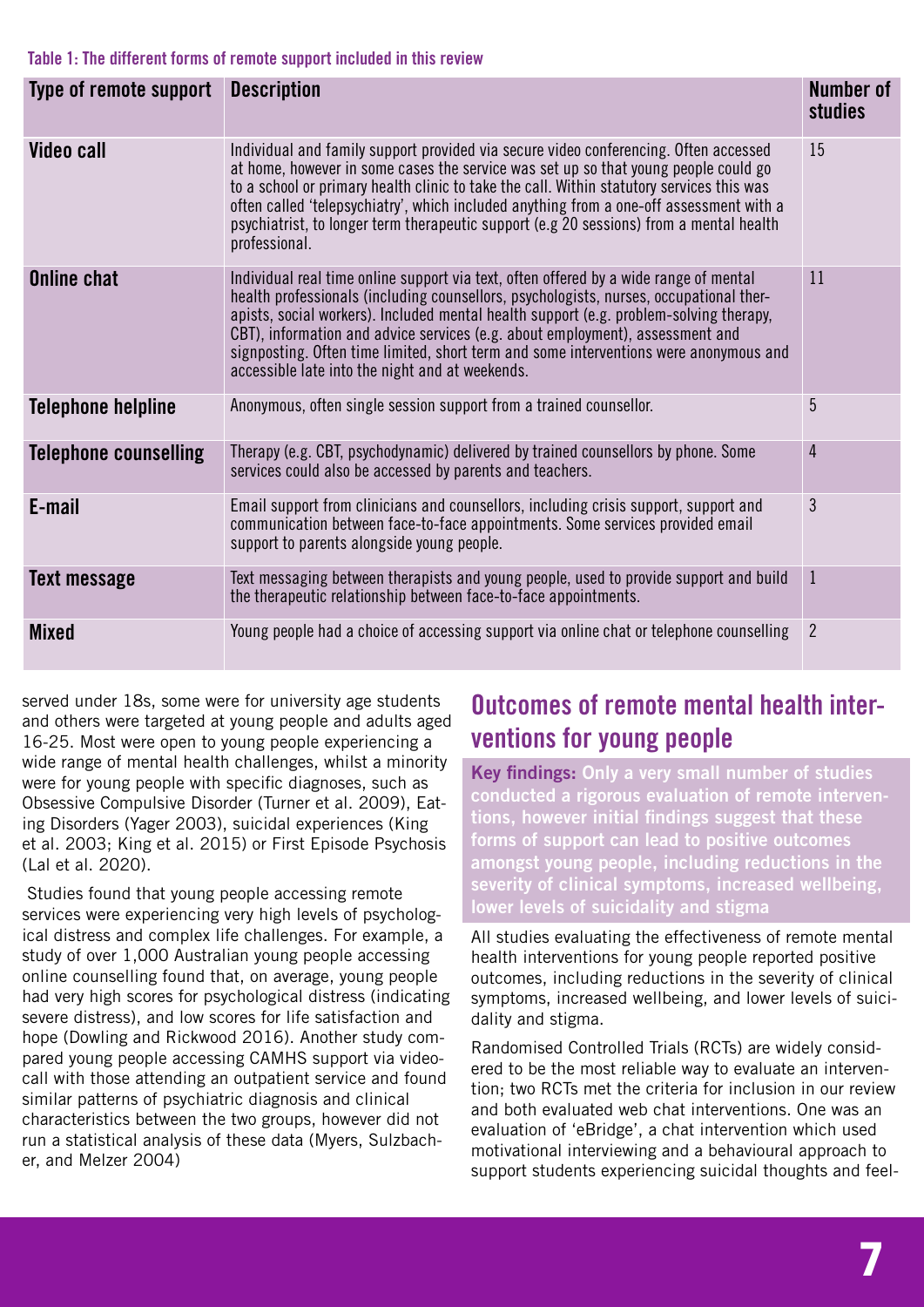ings. The study found that students accessing eBridge were more likely seek support from family, friends and mental health services and also reported lower levels of sigma after accessing the intervention, compared with young people who received no support (King et al. 2015). Another RCT found that young people who accessed 'PratenOnline chat', a Solution-Focused Therapy chat intervention, reported a significant reduction in symptoms of depression, compared with those who were waiting for support (Kramer et al. 2014). When comparing this with findings reported in evaluations of traditional mental health services, the authors reported that 'PratenOnline chat' had outcomes that matched and even exceeded those of face-to-face support for young people.

Further evidence for the effectiveness of remote support was provided by studies which looked at change in outcomes after young people had accessed an intervention (pre/post studies). These types of studies are limited as it is not possible to know whether any change in outcome is due to the intervention, or other factors (e.g. young people feel get better over time without accessing support), and so are less reliable than RCTs. Two evaluations of chat counselling reported significant reductions in psychological distress (Dowling and Rickwood 2014) and improvements in wellbeing (Street, 2013), whist studies of telephone support reported decreased suicidality (King et al. 2003), and a reduction in symptoms of OCD (Turner et al. 2009).

One evaluation of a helpline and online chat service found that young people reported a higher sense of wellbeing and a reduction in the severity of their problems one month after accessing support, and that young people who had used the chat (vs the telephone) service reported the greatest improvement (Fukkink and Hermanns 2009). A number of case studies also reported positive outcomes for support delivered by video call, such as a reduction in symptoms, and discontinuation of medication (Alessi 2003; Bischoff et al. 2004).

No studies reported any evidence that remote interventions caused harm to young people accessing them.

#### **Acceptability amongst young people and families**

Key findings: Survey studies found that most young people were interested in trying remote mental health support, however the majority of those attending face-to-face sessions were not comfortable with this being used as a replacement for in-person services. Most young people who were accessing online chat or telephone support reported high levels of satisfaction and said their preference was to receive support in this way rather than a face-to-face interSurvey studies exploring the acceptability of remote interventions amongst young people reported that most young people were interested in trying remote mental health support. A survey of Australian students found 80% said they definitely or might use online counselling if it were available (Glasheen, Shochet, and Campbell 2016). Another study in Canada reported that 82% of young people currently accessing mental health services were open to receiving support from their care team via videocall, but that 63% felt it shouldn't be used to replace face-to -face sessions with clinicians- meaning that the majority of young people would not be comfortable with receiving remote as a substitute for in-person support (Lal et al. 2020). A study of young people using a text based counselling service in Australia found that 63% said it was not any more helpful that other services they had previously accessed, and just 31% felt it would be an effective way of supporting young people with complex, long term mental health challenges (Navarro et al. 2019).

Studies exploring the experiences of young people who had used remote support, however, found that whilst they often initially felt anxious, or reluctant about support being delivered in this way, after accessing the service they were comfortable using it and reported high levels of satisfaction (Savin et al. 2006; Bischoff et al. 2004; Nelson and Bui 2010; Myers, Valentine, and Melzer 2007; Cathy Street 2017).

The majority of young people who were accessing online chat or telephone support said their preference was to receive support in this way rather than a face-to-face intervention (Street, 2013; Fukkink and Hermanns 2009). Interestingly, a survey of 14-19 year old students found that over half said telephone helplines were their preferred form of support, followed by face-to-face sessions (Youthline 2008)

#### Young people's engagement in remote support

Key findings: Studies where young people did not have a choice about whether or not they accessed remote support (e.g. when they were randomly selected to receive remote support), reported very high dropout rates, however when young people had chosen to access this type of support, drop out rates were much lower.

There were mixed findings regarding attrition (drop out) rates for remote support. One study evaluating a telephone counselling service reported very low attrition rates (Lingley-Pottie and McGrath 2008), whilst studies of web chat interventions found that many young people did not engage, or would only access support for one or two sessions (Dowling and Rickwood 2014; 2016). For example an Australian study of a school-based intervention for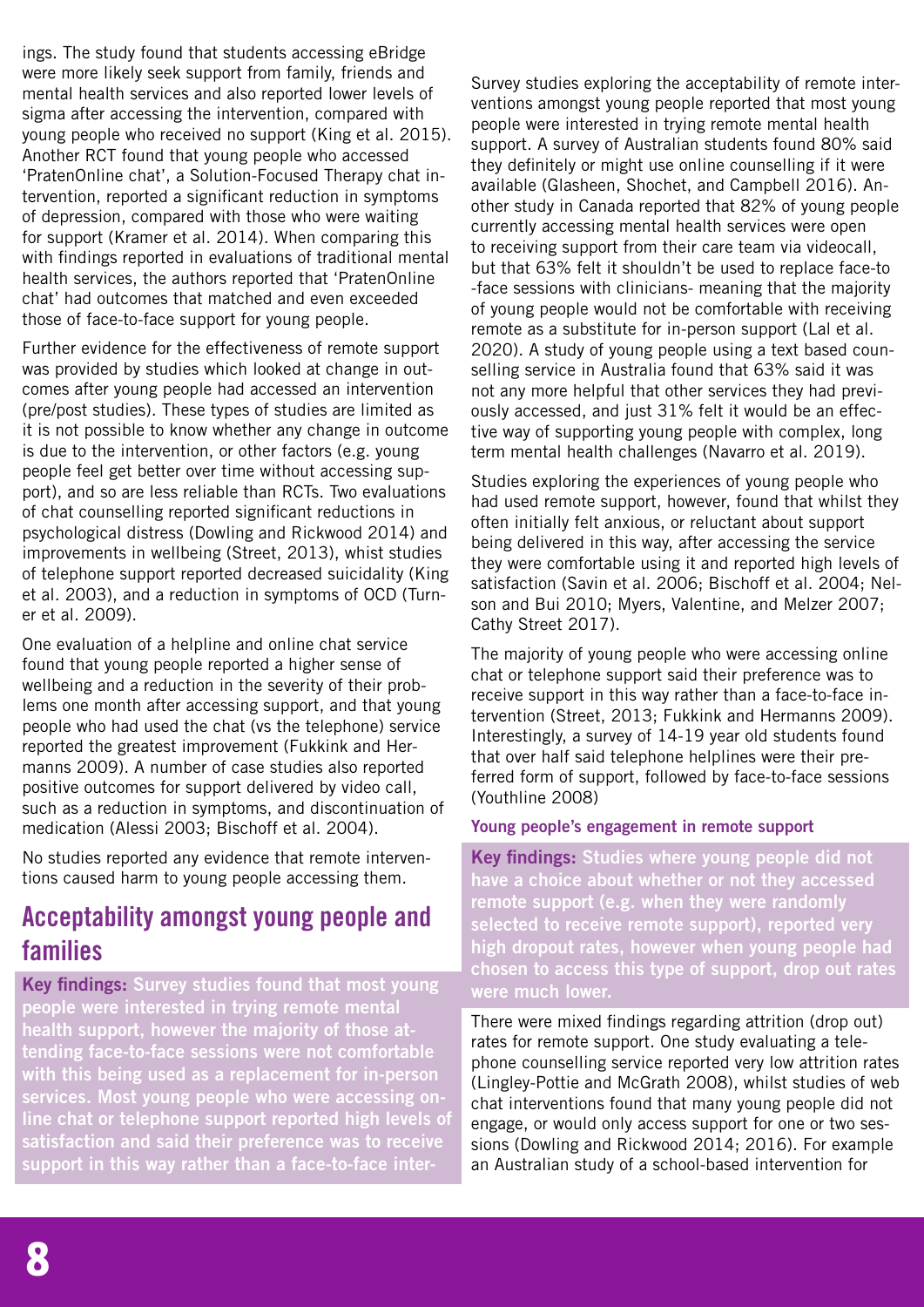students experiencing suicidal thoughts found just 29% of young people posted more than one message (King et al. 2015), and another found that 58% of young people with a diagnosis of depression who signed up to access online support did not have any conversations with their therapist at all (Kramer et al. 2014).

#### **Acceptability amongst practitioners**

Key findings: Many studies reported high levels of resistance to this way of working amongst practitioners, even when young people had expressed a preference for this type of support, or when services had trialled these forms of support with positive outcomes. However, some of these findings may be out of date as many more practitioners now have experience of working remotely. Factors influencing acceptability of remote support amongst practitioners included age, experience of using technology in their daily life, attitudes towards technology (e.g. the internet), and their professional values and beliefs about their role and responsibilities. Most studies conducted in services which were delivering forms of remote support reported high levels of satisfaction amongst clinicians, however, one found that clinicians limited the use of this service, despite it being popular amongst young people.

Studies of the views of practitioners found that before the Covid-19 pandemic remote ways of working were generally not widely used nor considered to be part of standard practice, and where they were adopted these approaches were often seen as an adjunct to face-to-face support. It is likely that some of these findings may be out of date now, as many more practitioners have experience of working remotely.

 Many studies reported high levels of resistance to this way of working amongst practitioners, even when young people themselves had expressed a preference for this type of support, and when services had trialled them with positive outcomes (Cartwright et al. 2005; Grealish et al. 2005). For example, a UK study exploring the potential use of email with families accessing CAMHS found that just 25% of clinicians felt comfortable with offering support in this way (Cartwright et al. 2005). Another exploring the use of video calls within a UK CAMHS found that managers were unwilling to allocate funding to support the implementation of remote ways of working, even where costs were small and represented improvements in the process of care for young people, because of resistance towards these practices amongst staff (Grealish et al. 2005).

Qualitative (i.e. interview or focus group) studies, found a range of factors influenced practitioner's decisions

about if and how they planned to support young people remotely, including individual factors such as their age, experience, and beliefs about technology. Practitioners who often used technology (e.g. internet forums or chat) in their daily life were found to be more willing to use it to support young people, whilst those that held negative beliefs about these methods of communication (e.g. that internet use resulted in cyberbullying, or obsessive use of social media,) were more resistant to this way of working. Some participants were also influenced by previous negative experiences with technology at work, such as a lack of streamlining between databases (Orlowski et al. 2016; Cathy Street 2017).

Practitioners often viewed web chat, telephone or email support as being at odds with their professional identity and skillset. Many felt they would be unable to provide meaningful and effective support to young people, and develop a strong therapeutic relationship, without a level of personal, human connection which they believed could only be achieved through face-to-face engagement. Others were concerned that working remotely would impact their ability to assess risks, or a young person's mental state, and could lead to them neglecting their legal responsibilities and professional duty of care (Orlowski et al. 2016).

Most studies conducted in services which were delivering forms of remote support reported high levels of satisfaction amongst clinicians, although many were initially hesitant about delivering support in this way (Myers, Valentine, and Melzer 2007; Barak and Wander-Schwartz 2000; Wood et al. 2012). A survey of clinicians working in an Australian CAMHS delivering support via videocall found that 94% agreed that all or most needs were met by the service (Wood et al. 2012). Clinicians in interview and case studies of online web chat and video call interventions said they felt that this was a valuable and effective way of delivering support (Myers, Valentine, and Melzer 2007; Barak and Wander-Schwartz 2000; Nelson and Bui 2010). However, one study of videocall support implemented in a UK CAMHS found that clinicians limited the use of this service, despite it being popular amongst young people (Grealish et al. 2005).

### **Organisational barriers to implementation**

Key findings: Many studies found that practitioners often felt under resourced under prepared to adopt remote methods of support, including concerns about a lack of skills and training and clear policies and procedures, limited access to equipment and resources and a lack of time. This may have changed during the pandemic as a number of resources (e.g. around safeguarding) have now been developed to support practitioners working in this way.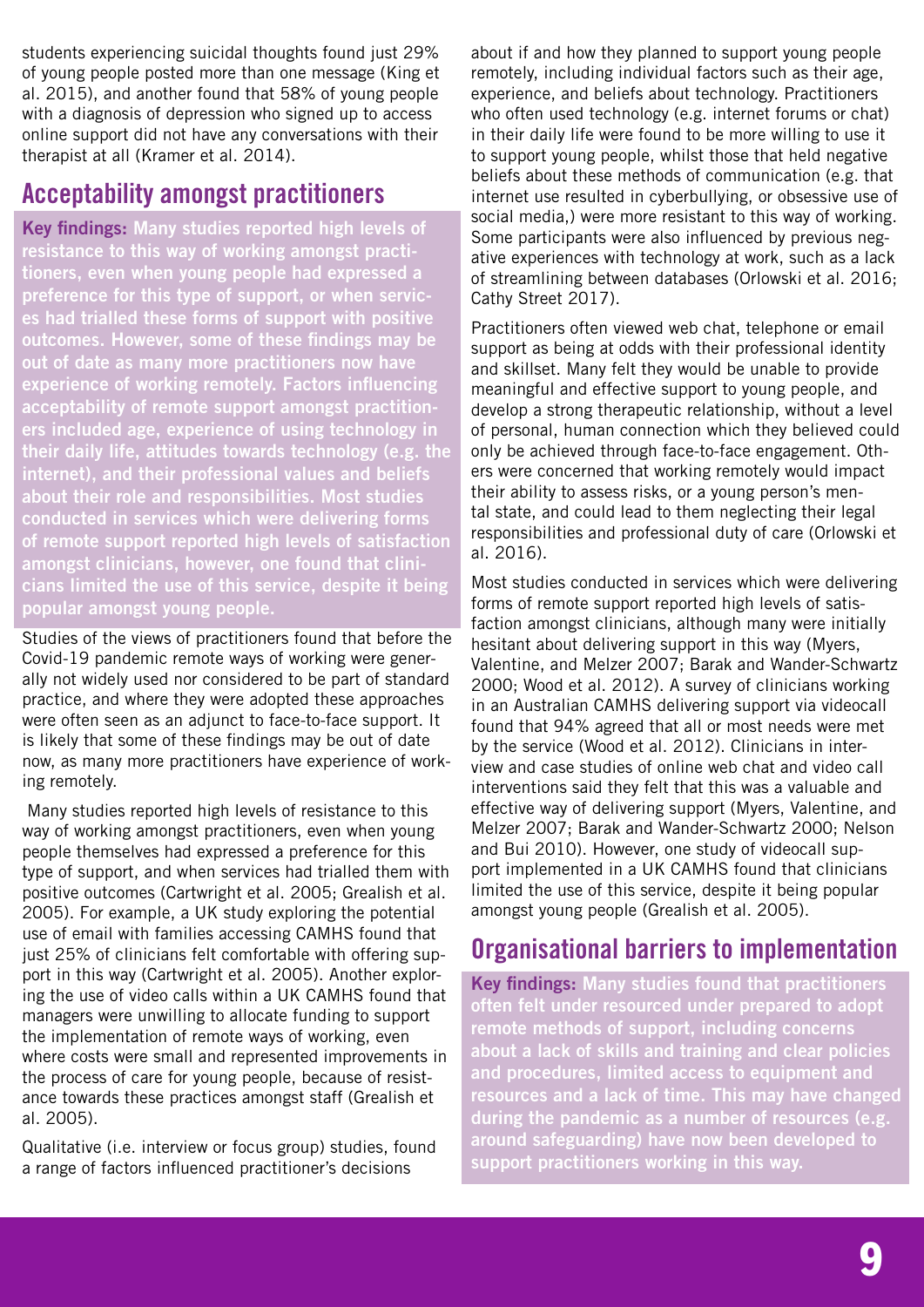Research conducted before the Covid-19 pandemic suggests that a range of organisational factors meant practitioners often felt under resourced, and under prepared to adopt remote methods of support, and so were resistant to using these approaches in their practice (Orlowski et al. 2016; Cartwright et al. 2005; Cathy Street 2017). These included concerns about a lack of;

- 1. Skills and training, particularly around assessment of needs and mental health, safeguarding, confidentiality, management of risk, how to support young people with diagnoses such as schizophrenia or borderline personality disorder (e.g. concerns about maintaining boundaries and a subsequent increase in contact), and knowledge and practical skills around using technology.
- 2. Policies and procedures outlining how this type of support should be delivered in a safe, ethical and effective way, and how to ensure that the support offered during face-to-face and online counselling was aligned.
- 3. Access to equipment and resources required to deliver remote support, such as computers, or a stable internet connection, and concerns about a lack of funds to supply the resources required.
- 4. Time: with many practitioners viewing integration of these practices as being 'extra work', on top of an already full workload. Some clinicians were concerned that being contactable by email or internet chat would mean responding to young people outside of their working hours, that they might be expected to respond immediately, thus reducing their capacity for other clinical work. Some were also worried that being open to these forms of communication the number of contacts they had with young people would increase in an unmangeable way.

Alongside these reservations, however, some practitioners believed using these methods of communication enabled them to meet young people 'where they are', which promoted opportunities for connection and belonging (Orlowski et al. 2016). Practitioners also recognised some benefits of remote support, including viewing it as a way to reach out to young people who might not usually access their service or who may be anxious about attending counselling in-person, to reduce waiting times, to support young people waiting to access statutory services, and to develop their own counselling skills and understanding of online provision (Cathy Street 2017).

## **Accessibility**

Key findings: A number of studies concluded that remote interventions were an effective way of supporting young people who find it difficult to access face-to-face counselling. Some young people and practitioners felt remote services were more flexible and accessible compared with face-to-face counselling, because:

- Support was available outside of office hours
- Young people generally had a shorter wait to access remote support and less time to wait between sessions
- Young people had to take less time out from work or school to attend appointments
- Young people did not have to rely on parents or carers for transport
- Support could be accessed whilst young people were at home, in a comfortable and familiar environment

However studies of 'drop-in' online chat services found that young people would often have to wait in an online queuing system for several hours before speaking with a counsellor and there was no guarantee they would be able to access support before the service's closing time. There were also limits around how responsive remote services could be in 'real time', especially when communication was by email or text. Issues with technology u could disrupt access (e.g. problems with the sound or video quality of a call). There were also concerns that remote support would not be accessible to young people who did not have access to a computer or phone, or the internet.

Despite the high drop-out rate reported by some studies, there was a general sense that remote interventions were an effective way of supporting young people who find it difficult to access face-to-face counselling, including young men, young carers, young people with disabilities or those living in remote locations and young people experiencing life problems which might be associated with strong feelings of stigma or shame such as challenges linked to their gender identity or sexuality (Street, 2013; Orlowski et al. 2016).

Young people and practitioners felt remote services were more flexible and accessible compared with face-to-face counselling as support was available outside of typical office hours, including at weekends and late into the evening. Young people also had a shorter wait to access these services, had less time to wait between sessions, had to take less time out from work or school (i.e. to travel to and from appointments) and did not need to rely on parents for transport (Street, 2013; Orlowski et al. 2016). Some studies consequently positioned remote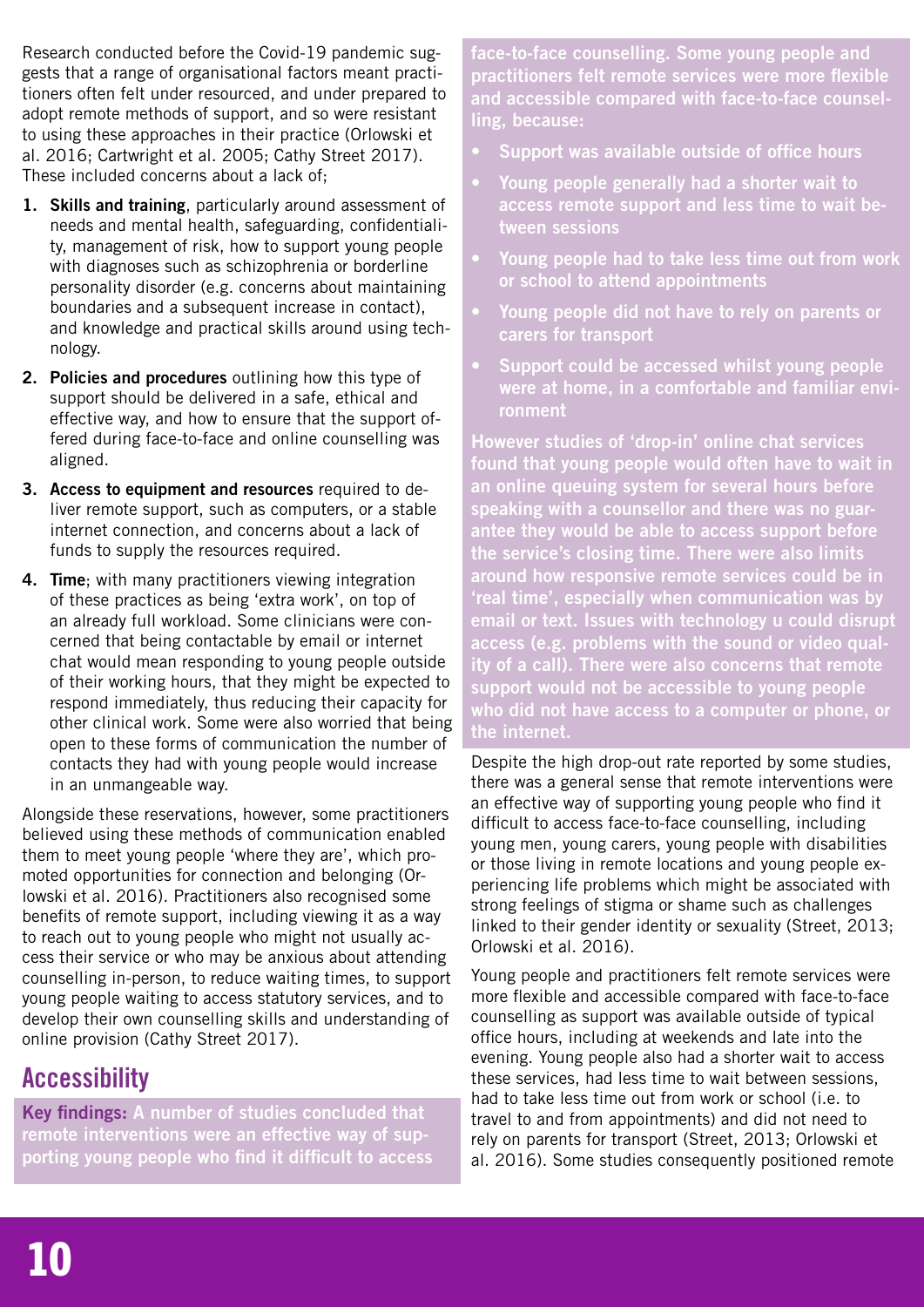support as opening up opportunities for early intervention (Nelson and Bui 2010).

However some studies of 'drop-in' online chat services found that young people would often have to wait in an online queuing system for several hours before speaking with a counsellor. Young people accessing a telephone and online chat service found there was no guarantee they would be able to access support on any given day before the service's 9pm closing time, which compounded feelings of depression (King et al. 2006). In these cases young people suggested that an online chat room would be helpful whilst they were waiting. There were also limits around how responsive remote services could be in 'real time', especially when communication was by email or text. There were concerns that young people could be left feeling isolated, or 'neglected' if practitioners were not able to give a timely reply (Yager 2003). Others studies, however, noted that this type of communication gave the practitioner more time to reflect on and craft a response, or seek support from their colleagues if they needed it (Mehta and Chalhoub 2006; Dowling and Rickwood 2014).

Remote support could be accessed whilst young people were at home, in a comfortable and familiar environment, and so could be less stressful than attending a service in person, for example, during a time when a young person was experiencing high levels of anxiety (Turner et al. 2009; Street, 2013; Nelson and Bui 2010). However, studies also noted that home was not always a safe place for young people, because of family conflict or abuse, and some young people felt concerned that they would be overheard by family members when accessing support at home (King et al. 2006). Very few studies reported issues with the technology underpinning remote support, however when this did occur it could disrupt access; some studies gave accounts of problems with the sound or video quality of a call, or where poor signal caused counselling sessions to end prematurely (Savin et al. 2006). There were also concerns that remote support would not be accessible to young people who did not have access to a computer or phone, or the internet (Mehta and Chalhoub, 2006)

### **Emotional safety and stigma**

Key findings: Young people accessing remote support said these services felt safer than in-person sessions, which meant they felt more able and willing to discuss their experiences within these contexts. They chose to engage with remote support to minimize the risk of them being judged, or experiencing other challenging reactions such as misgendering, or feelings of stigma. Some young people found the prospect of 1:1 support 'scary', overwhelming and

uncomfortable and so wanted to minimize social or verbal interaction with a therapist.

In survey and focus group studies young people said they felt less vulnerable when accessing remote forms of support, which were described as being safer and less stressful, stigmatising and intimidating than attending sessions in-person (Street, 2013; Fukkink and Hermanns 2009; Glasheen, Shochet, and Campbell 2016). For example, 94% of young people accessing an Australian online counselling service said it felt safer than face-toface counselling, and 72% did so to reduce the 'emotional intensity' of the conversation (Navarro et al. 2019).

Young people often said they chose to engage with remote over in-person support to minimize the risk of them being judged, or experiencing other challenging reactions such as misgendering, or feelings of stigma because they were accessing a mental health intervention (Fukkink and Hermanns 2009; Glasheen, Shochet, and Campbell 2016; Navarro et al. 2019). A survey of Australian school students found that young people who intended to seek help online were more likely to want to discuss sensitive issues such as sexuality, compared to those who expressed a preference for face-to-face support (Glasheen, Shochet, and Campbell 2016). In a focus group studies young people said they accessed online counselling because, *"the counsellor can't tell if I'm crying''*, *''I feel less ashamed''*, *"I find calling difficult, because I'm afraid I'm to cry''* and *''(if I talk to them in person) the counsellor will think I'm weird''* (Fukkink and Hermanns 2009; King et al. 2006). Some young people also said they chose to access support remotely because they were worried about being seen attending appointments within their community (Lingley-Pottie and McGrath 2008; Navarro et al. 2019).

Some young people said they found the prospect of 1:1 support 'scary', and uncomfortable, and so wanted to minimize social or verbal interaction with a therapist. They felt this reduced the risk of them becoming overwhelmed when talking about distressing experiences during a session or feeling like they needed to modify or inhibit their response during therapy. One case study reported that a benefit of asynchronous (i.e. not in 'real time') remote support, such as emails, was that young people did not worry or feel guilty about imposing on clinician's time as they knew clinicians could check their messages when it was convenient for them (Yager 2003). However, for others young people experiencing a level of personal connection was important (Navarro et al. 2019; Yager 2003). For example, study of a Dutch service offering both telephone and web chat support found that young people using the helpline wanted to receive what felt like a 'real' and human response to their experiences (*''letters don't show emotions''*), whilst those accessing the chat services found that the anonymous ('faceless'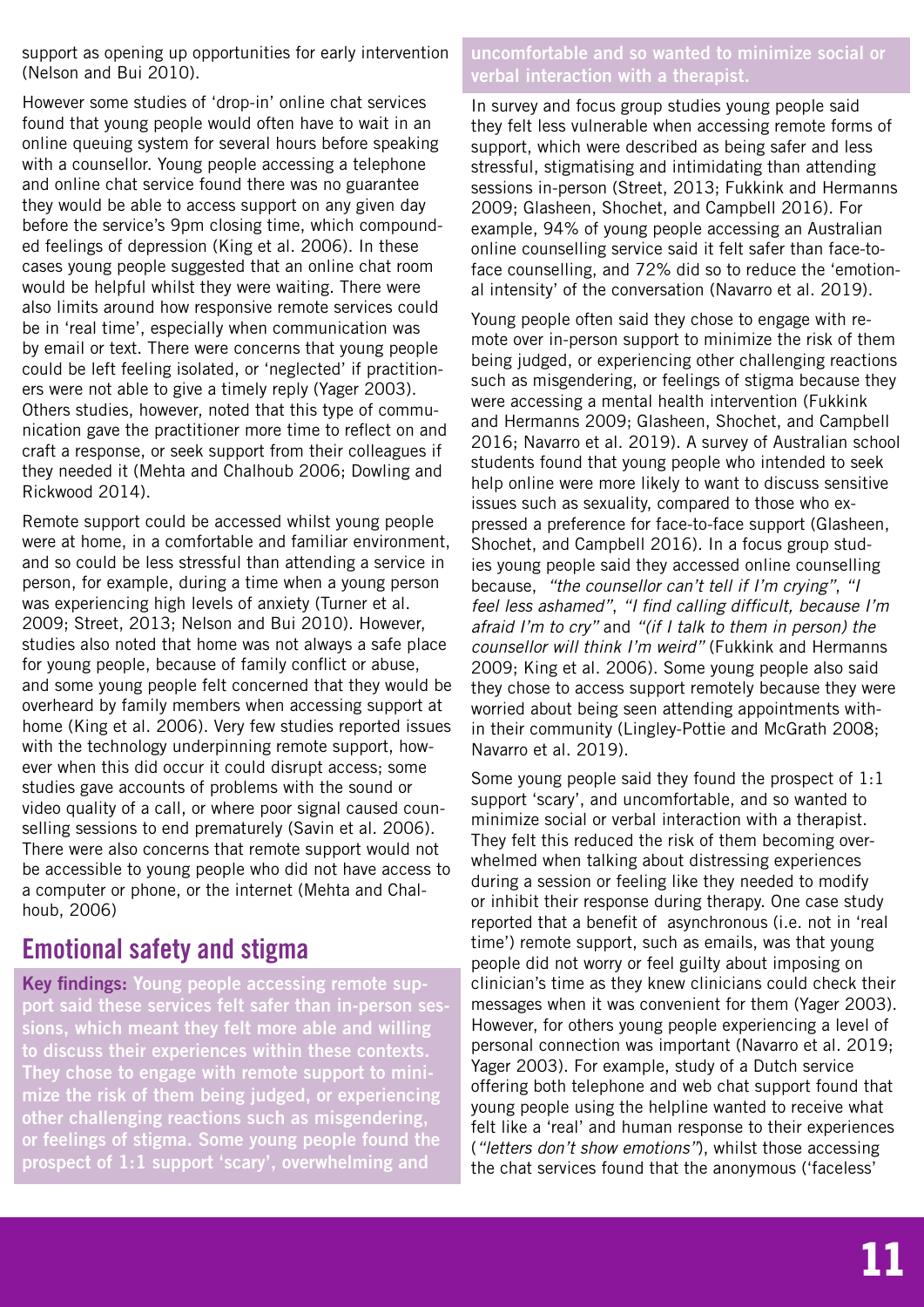and 'voiceless') nature of the support (*''voice is overpowering''*) provided a secure environment in which they felt safe to share their story (Fukkink and Hermanns 2009).

### **Confidentiality and privacy**

Key findings: Practitioners and young people felt there were inherent risks to privacy associated with text based interventions such as email or web chat, which raised ethical and legal concerns for staff around consent, confidentiality, and if and how to store records of conversations. Despite this, a number of studies found young people expressed a preference for text-based support over phone counselling because they felt it was more private.

Both practitioners and young people felt there were inherent risks to privacy associated with text based interventions such as email or web chat, which raised ethical and legal concerns for staff around consent, confidentiality, and if and how to store records of conversations (Yager 2003; Mehta and Chalhoub 2006). For example a survey of staff within a CAMH service considering the use of email support found 40% of staff rated their understanding of these issues as being limited (Cartwright et al. 2005). Practitioners felt that clear policy and guidance was required around how to safely manage these issues, and many working within these services felt it was their responsibility to ensure young people had considered their needs for privacy, which was difficult to achieve (Street, 2013). A main concern was that messages could be intercepted and read by others, including roommates or family members, accessed by hackers, or the records destroyed by a virus (Fukkink and Hermanns 2009; Yager 2003; Mehta and Chalhoub 2006).

Despite these concerns, a number of studies found young people expressed a preference for text-based interventions over phone counselling because of worries about being overheard by family members (Fukkink and Hermanns 2009; King et al. 2006; Navarro et al. 2019). Young people accessing this type of support often described having to wait until the house was empty before taking a call because of these issues (King et al. 2006), and so viewed text as a more private way of communicating because it was easier to conceal from those around them (Navarro et al. 2019; Fukkink and Hermanns 2009).

## **The therapeutic relationship**

Key findings: Studies with practitioners working within remote services found it was possible to develop strong therapeutic relationships within these contexts, however noted that this was more difficult, and often took more time than when meeting with the young person face-to-face. Some studies noted

that young people and practitioners within remote services were in contact more often compared with in-person support, and young people reported this could create a sense of a continuous supportive presence in their life. Most remote support was time limited and described as 'brief', and there was a sense that although valuable, remote interventions were often not long enough, both in terms of the number and length of individual sessions. One study found that therapists were often unable to progress to the later (more impactful) goal planning stages of the therapeutic process as young people disengaged after just a few sessions. This was particularly an issue for text-based interventions, where practitioners noted the pace of communication was much slower than talking in person.

In number of studies practitioners expressed concerns about establishing a strong therapeutic relationship when supporting young people remotely (for example, because they believed technology limits opportunities for connection and engagement), and that this would have an adverse impact on outcomes (Orlowski et al. 2016; Savin et al. 2006; Cartwright et al. 2005). Some felt remote support would be most beneficial when used as a way of building or repairing the therapeutic relationship between face-to-face appointments (e.g through text or email contact) rather than as a standalone intervention (Nolan, Quinn, and MacCobb 2011; Orlowski et al. 2016; Mehta and Chalhoub 2006).

Studies with practitioners working within remote services found it was possible to develop strong therapeutic relationships within these contexts, however noted that this was more difficult, and often took more time than when meeting with the young person face-to-face (Dowling and Rickwood 2014; Savin et al. 2006). In one study young people reported experiencing a strong therapeutic alliance with practitioners who supported them remotely (Lingley-Pottie and McGrath 2008), and another study of a Canadian service offering telephone CBT used a questionnaire to measure the quality of the therapeutic relationship, and found that a positive relationship can occur when counselling is accessed remotely (Lingley-Pottie and McGrath 2008).

Some studies noted that young people and practitioners within remote services were in contact more often compared with in-person support, and young people reported this could create a sense of feeling held (e.g. a continuous supportive presence), and particularly valued having the option to reach out to the therapist (e.g. by email) when they needed to (Yager 2003; Cartwright et al. 2005; Christogiorgos et al. 2010).

A case study of a telephone support service concluded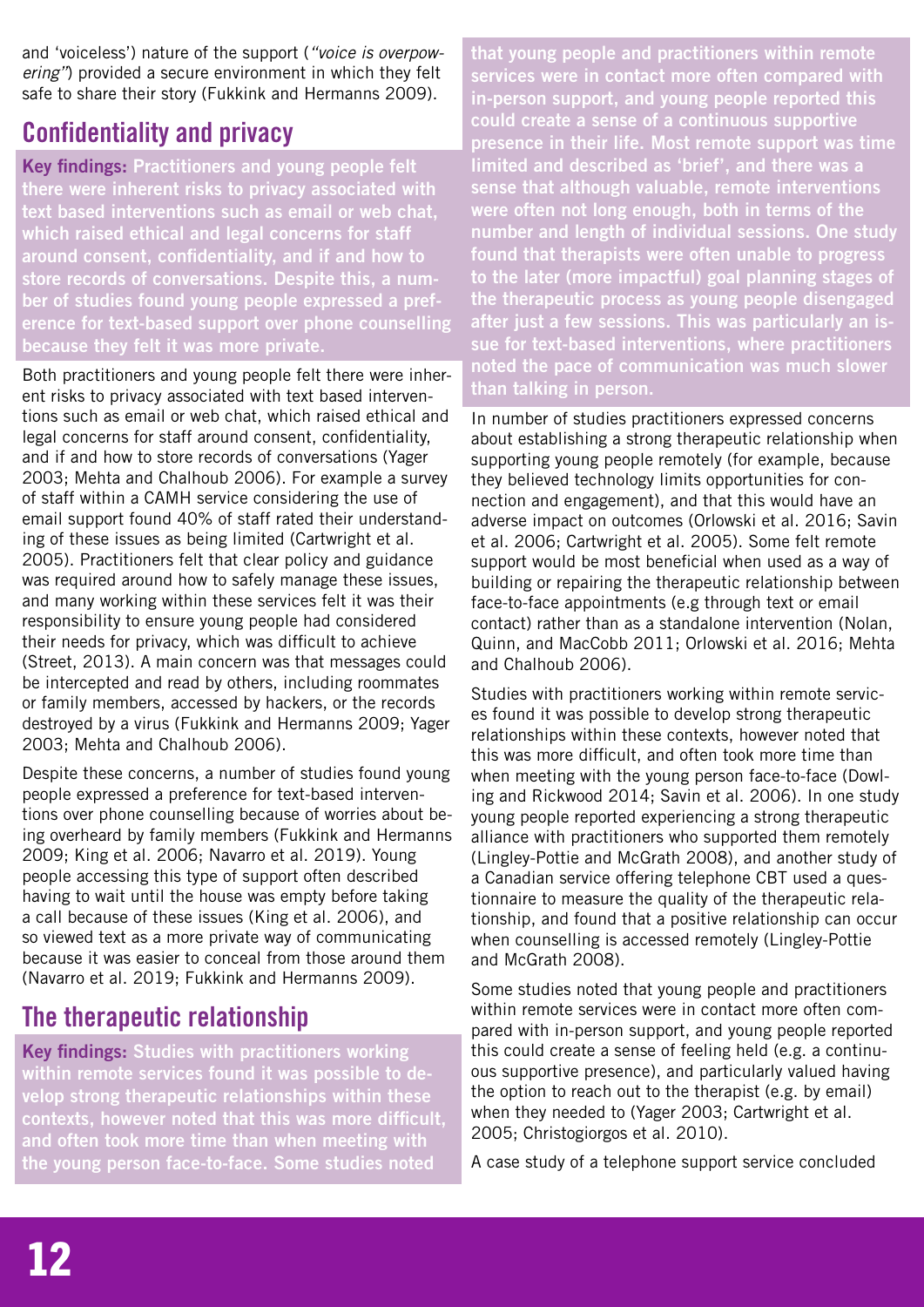that the impersonal nature of these relationships could mean there was more tolerance of mistakes, and more space for the therapist to be perceived as 'good' or 'ideal', in the eyes of the young person (Christogiorgos et al. 2010). Young people accessing a web chat intervention described web counsellors as being *"always nice''*  and that *''you never feel like you are bothering them (as opposed to phone)''*. This study reported that a loss of some emotional range in communication could have unexpected positive impact on the therapeutic relationship for some young people, however it is also likely that these young people chose to access remote support because they wanted to limit social contact with their therapist (King et al. 2006).

Most remote support was time limited and described as 'brief', and there was a sense that although valuable, remote interventions were often not long enough, both in terms of the number and length of individual sessions (King et al. 2006; Barak and Wander-Schwartz 2000; Dowling and Rickwood 2014). For example, therapists delivering seven sessions of online group therapy to university students felt that the intervention was too short to support significant and long-lasting change (Barak and Wander-Schwartz 2000). This was particularly an issue for text-based interventions, where practitioners noted the pace of communication was much slower than talking in person (Dowling and Rickwood 2014). Fukkink et al., (2009), analysed the content of conversations in a helpline and chat service and found that 143 words per minute were communicated on the helpline, vs just 31 words per minute in the chat service. Consequently some counsellors felt online support wasn't well suited to structured forms of therapy requiring multiple sessions, such as Cognitive Behavioural Therapy, and instead chose to use a more open 'person centred' approach (Dowling, 2013). One study conducted a content analysis of chat counselling sessions and found that the more sessions a young person attended the greater the improvement in levels of psychological distress, however that therapists were often unable to progress to the later (more impactful) goal planning stages of the therapeutic process as young people disengaged after just a few sessions (Dowling and Rickwood 2014). This was also identified as being a challenge within a telephone counselling services because young people did not need to commit to a specific number of sessions, which made it difficult for therapists to plan their approach and find ways of offering support that had the required amount of depth, and goal setting to meet the young person's needs (Christogiorgos et al. 2010)

### **Power and control**

Key findings: Remote interventions were seen to challenge traditional dynamics within the therapeutic relationship by shifting power from the practitioner to the young person, and many young people said they chose to access remote support because it gave them a more control over their personal information and the therapeutic process. Accounts from practitioners revealed feelings of vulnerability and discomfort about being out of control, e.g. when they could not 'see' what a young person was doing, or access information about them.

Themes of power and control were prevalent in the literature and central to the experiences of both young people and practitioners. Remote interventions were seen to challenge traditional dynamics within the therapeutic relationship (where the clinician is positioned as the 'expert'), by shifting power from the practitioner to the young person. It was noted that young people in particular have a need for self-determination and privacy (Christogiorgos et al. 2010), and many said they chose to access remote support because it gave them a more autonomy over the therapeutic process. For example, a survey study found 56% of young people accessing an online chat service said they did so because it gave them a greater sense of control (Navarro et al. 2019). Accounts from practitioners revealed feelings of vulnerability and discomfort when they felt out of control, e.g. when they could not 'see' what a young person was doing, or access information about them (Orlowski et al. 2016; Street, 2013).

The anonymity and privacy provided by many remote interventions meant young people were in control of their personal information e.g. what information they wanted to share, how and when this was shared, and who had access to it (Dowling and Rickwood 2014). Remote support enabled them to discuss situations involving a level of risk without concerns that the counsellor would need to report this to the authorities, and meant they could access support without their parent being informed (Navarro, 2019). Young people accessing web chat or email interventions said being able to take their time constructing their responses, and edit and delete what they had written gave them a sense of control and comfort (Fukkink and Hermanns 2009; King et al. 2006; Yager 2003). Correspondingly, practitioners gave accounts of how they were unable to collect the information they wanted due to the level of autonomy and control granted to the young person (Dowling and Rickwood 2014).

In a number of studies young people described that they felt more comfortable and able to leave a session when they wanted to when accessing remote vs face-to-face support (Dowling and Rickwood 2014; Grealish et al. 2005; Christogiorgos et al. 2010). In a case study of a telephone counselling service practitioners described how this meant the young person was in a position of power,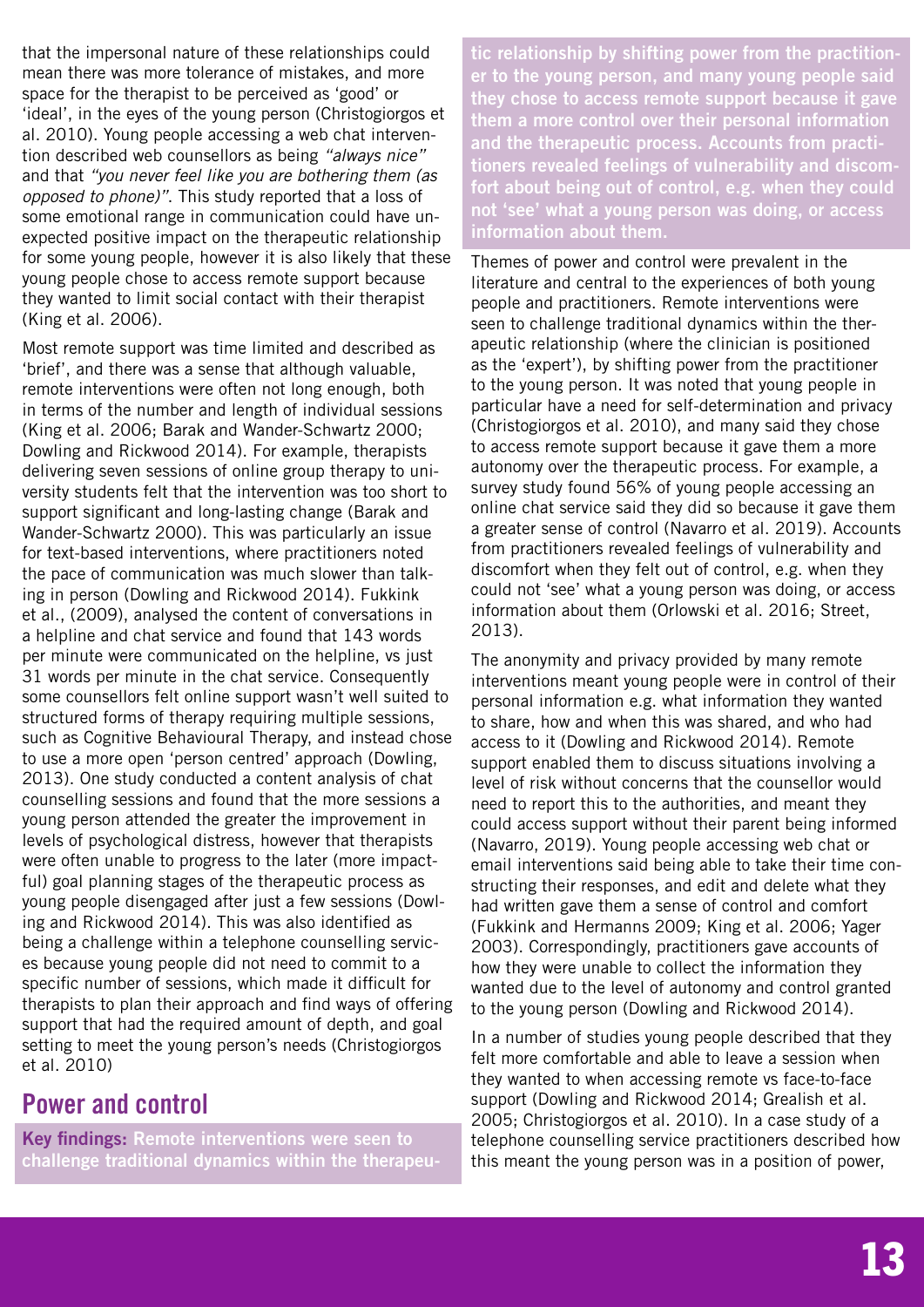and presented a challenge to therapists who may be left with strong feelings (described in this paper as 'countertransference reactions') of helplessness, hostility, guilt or inadequacy (Christogiorgos et al. 2010).

Some practitioners reflected on their relative lack of knowledge and understanding of the technology used to deliver remote support (such as internet forums), and lack of confidence in using this type in their practice, compared to young people, who were seen as confident users of technology with a high level of skill in this area. It was noted that this opened up opportunities for young people to be seen as the 'experts' and so occupy a position of power within the therapeutic relationship. Some practitioners felt that their resistance to using these approaches may partly be because of vulnerabilities linked to their lack of skills in this area (Orlowski et al. 2016).

## **Safety and safeguarding**

Key findings: Risk management was identified as a major concern in many studies. Counsellors reported that they often supported young people who disclosed self-harming behaviours, suicidal thoughts, and sexual abuse. These practitioners had to find ways of coping with feelings of helplessness and fear when they were not able to take action to protect a young person as they would if they were supporting them face-to-face. Practitioners also described having a limited understanding of the legal and ethical issues around confidentiality and data management in relation to remote support. Studies concluded that those managing and supporting teams who are offering remote interventions should have an understanding of the unique challenges that can be experienced when communicating with young people in this way, and that spaces should be provided where therapists can discuss these issues

Unsurprisingly risk management was identified as a major concern in many studies. Introducing technology, such as web chat, as a way of supporting young people was seen to increase risk, e.g. to confidentiality, because of concerns about how data would be stored (Orlowski et al. 2016). Practitioners also described having a limited understanding of the legal and ethical issues around confidentiality and data management; for example, a survey within a CAMH service considering the use of email support found 40% of staff rated their understanding of these issues as being limited (Cartwright et al. 2005). Whilst some staff called for clear and detailed policies and procedures around these issues, others were concerned that this could result in 'prescriptive work practices' and hinder innovation, giving examples of how current policies prevented them from downloading apps and

other potentially useful programs onto work computers (Orlowski et al. 2016).

Within these discussions practitioners underlined their ethical and legal responsibility to accurately assess risks to young people, and frequently expressed concerns that they would not be able to do this when supporting young people remotely because of the communication challenges (described below) associated with remote support (Orlowski et al. 2016; Yager 2003). There were particular concerns that asynchronous support (i.e. that was not delivered in 'real time') prevented practitioners from being able to respond as required to urgent , high risk, situations, and act to protect young people (Orlowski et al. 2016; Yager 2003).

Counsellors working in online chat and email services described how they often supported young people who disclosed self-harming behaviours, suicidal thoughts, and sexual abuse, and the challenges that came with managing risks when offering support online, when they didn't have access to information such as family or emergency contact details (Dowling and Rickwood 2014; Cartwright et al. 2005; Street, 2013). These practitioners had to find ways of coping with feelings of helplessness and fear when they were not able to take action to protect a young person as they would if they were supporting them faceto-face; *"Often we're working with very little information; we may not actually know their address or their telephone number. So we have to sit with risk and so it's quite profound at times and just let go whereas otherwise you'd have them in the room or you'd know where they lived and you would act accordingly"* (Dowling and Rickwood 2014).

A number of studies addressed the support needs of practitioners within these services and concluded that that that those managing and supporting teams offering remote interventions should have an understanding of the unique challenges that can be experienced when communicating with young people in this way, and that spaces should be provided where therapists can discuss these issues, e.g. during supervision (Street, 2013). For example, this work required practitioners to learn to sit with feelings of fear, helplessness and guilt when a young person might disclose an incident of abuse, or staff may hear conflict at home play out in the background during a phone call (Christogiorgos et al. 2010). Practitioners working remotely also may experience feelings of isolation because they themselves may be working remotely, in a small team, or outside of normal working hours (Street, 2013). A telephone counselling service made space for check-ins between therapists during and at the end of the shift, where they could *"confront and process their own unresolved conflicts, and recognise and handle the countertransference phenomena that develop during the course of the sessions"*. In this service counsellors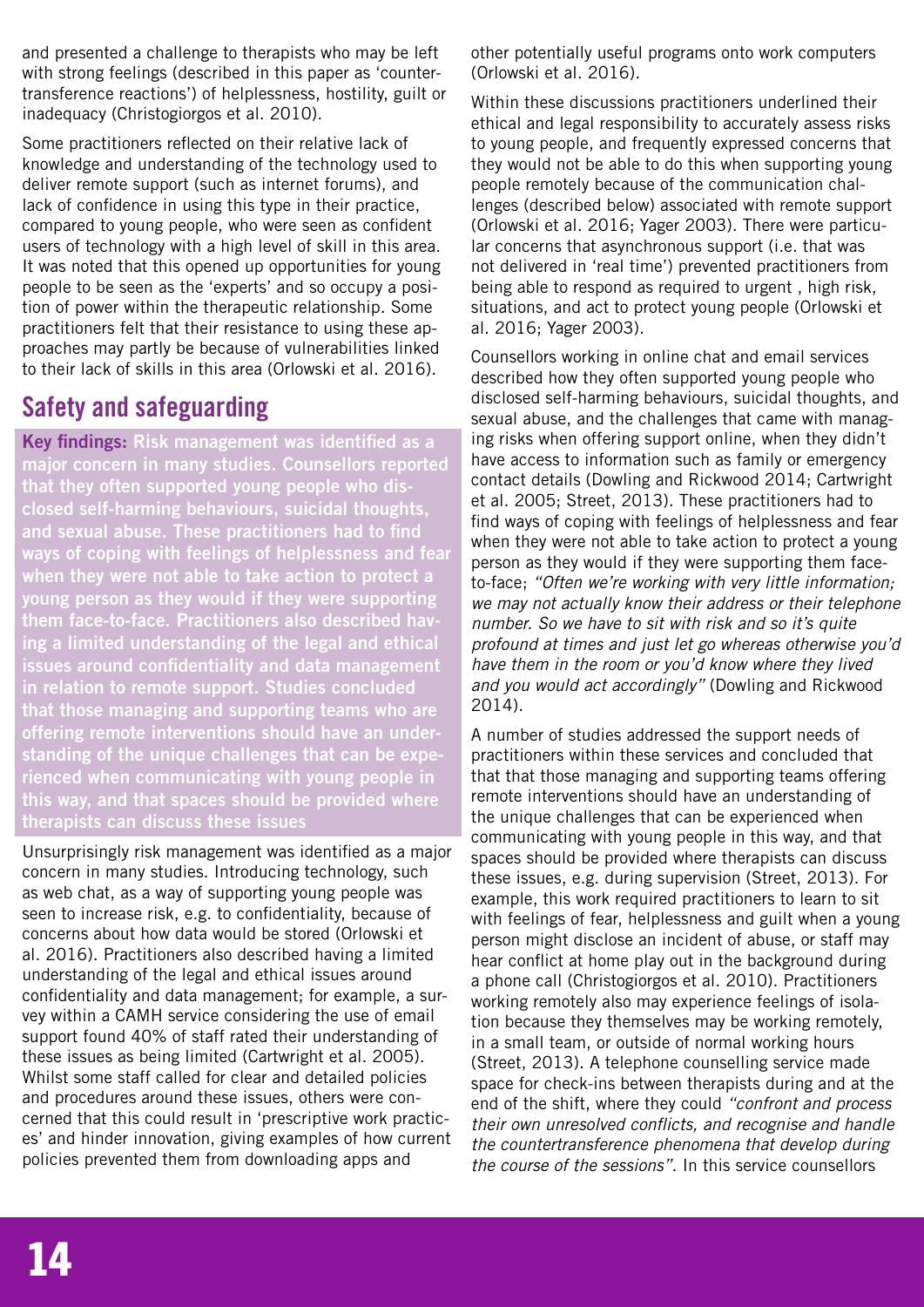were required to take a break between calls to help them unwind and they had weekly supervision sessions with a mental health specialist, as well as group sessions with an external supervisor every fortnight (Christogiorgos et al. 2010).

## **Challenges and adaptations when communicating remotely**

Key findings: A common theme across many studies was the unique challenges encountered when communicating remotely, including:

- Delays or disruption to communication due to poor signal
- Poor signal causing the session to end prematurely
- Disruption due to background noise
- Loss of non-verbal communication and eye contact
- Loss of control because the young person could end the session at any time, without warning.
- Difficulties recognising and using therapeutic tools and processes such as transference, countertransference and silence
- Increased possibility of miscommunication, or misinterpretation when communicating via text
- Concerns that young people would not be giving the session their full attention (e.g. because they could be visiting websites, etc whilst online)
- Difficulties judging a young person's literacy level when communicating via text
- Managing boundaries when offering support via webchat so communication did not begin to feel inappropriate or overly familiar

Practitioners made the following adaptations to facilitate the therapeutic process within these contexts:

- Slowing down the pace of communication and pausing before responding
- Deliberately exaggerating non-verbal behaviours
- Asking young people about their non-verbal behaviour to ensure they were interpreting it correctly
- Introducing the most significant issues early on in the session, or planning shorter video sessions followed up with a phone call
- Focussing on the tone and intensity of the young person's voice
- Mirroring the language used by young people
- Using simple language when communicating via text
- Using an informal and open style of text communication, including emoticons, acronyms, slang, nicknames (e.g. "kiddo"), capital letters, and virtual hugs
- Setting a time limit for webchat sessions

A few studies concluded that those working in remote services 'face the same successes and challenges as face-to-face sessions', including completing relevant paperwork, building rapport, tailoring strategies to meet the individual needs of the young person, and encouraging sustained practice of therapy strategies at home (Nelson and Bui 2010). However, a common theme across many studies was the unique challenges encountered when communicating remotely, and the adaptations practitioners made to facilitate the therapeutic process within these contexts. These are discussed below.

#### Videocall

A number of case studies provided detailed accounts of the challenges encountered by practitioners when providing support via videocall (Nelson and Bui 2010; Alessi 2003; Savin et al. 2006; Bischoff et al. 2004), the main challenge being delays because of poor internet signal, which interrupted the flow of communication, and in some cases caused the session to end prematurely, or meant it did not happen. One study noted the therapist found the signal delay most disruptive at the beginning of a session, where he was trying to 'join' or make a connection with the client (e.g. through small talk), because of the different pace of communication at this stage, compared to the 'working stages' of therapy (for example, timing could be an issue when either he or the young person wanted to make a joke). Others found that even a very short delay interfered with normal patterns of communication, such as at times when the therapist would interject to show agreement, or support (e.g. by saying "yes" or "u-hum"). Therapists and young people described how they were able to adjust and compensate for any signal delay by slowing down the pace of communication and pausing before responding;

Client A, explained, *"I've just gotten to the point where I wait a couple seconds before I respond. It's not all that difficult to get used to. It's not all that bad . . . it just took a little bit longer to say something and get a [response] back. After I got used to it, it was all right."*  (Bischoff et al. 2004)

On balance, studies suggested that a main challenge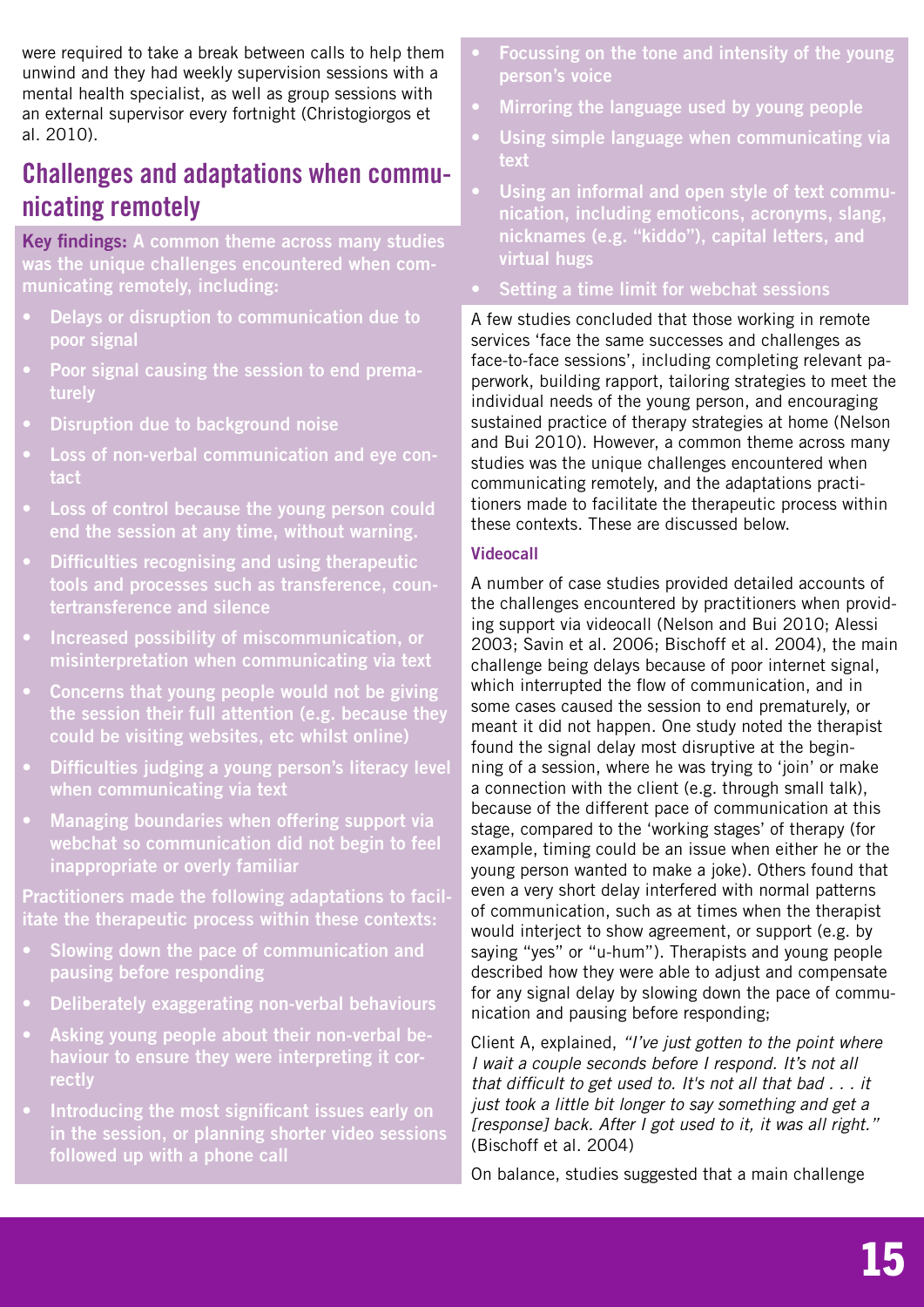was the loss of non-verbal communication, such as body language. In one case study a family member described the sessions, as being like *"talking to the TV"* and explained *"If you had somebody who was really wanting to hide what they were feeling and what they were doing, I think it would be very easily done this way"* (Bischoff et al. 2004). Researchers in this study analysed recordings of counselling sessions and found that to compensate therapists often deliberately exaggerated non-verbal behaviours, and that as the sessions progressed this way of communicating was also adopted by young people. During these calls therapists also often directly asked young people about their non-verbal behaviour, to ensure they were interpreting it correctly. In cases where the internet connection was very poor and there was a risk of the connection terminating, therapists learned to introduce the most significant issues early on in the session, or planned shorter video session followed up with a phone call. There was a sense amongst therapists and young people within this service that these adaptations meant the therapy worked in a similar way to face-to-face support and helped to preserve the therapeutic relationship (Bischoff et al. 2004)

#### **Telephone**

Just one study gave an account of the challenges encountered when offering support by phone (Christogiorgos et al. 2010). In the absence of eye contact therapists found it helpful to focus on the tone and intensity of the young person's voice. Background noise could also disrupt the session, and practitioners struggled with the knowledge that the young person could end the session at any time, without warning, and were challenged by this loss of control. Therapists noted it was more difficult for them to recognise and use processes such as transference, countertransference and silence when supporting young people over the phone (Christogiorgos et al. 2010). These were important components of communication, often used to help the therapist understand the young person's emotional needs and experiences of conflicts and resistance within the therapeutic relationship. Silence can be used by the therapist to communicate safety, understanding and containment, however practitioners offering support over the phone found that silence was often difficult to understand and could be easily interpreted as distance or disengagement, or that the caller was no longer on the line.

#### **Text**

A main concern of both young people and practitioners within chat, or text-based support services, was the increased possibility of miscommunication, or misinterpretation (Dowling and Rickwood 2014; Orlowski et al. 2016). Practitioners described how this form of communication could often feel "sporadic" or "disjointed", and were concerned that young people would not necessarily be giving the session their full attention, e.g. because they were visiting other websites, or watching television etc whilst online (Dowling and Rickwood 2014). They were also concerned that vulnerable young people may misunderstand what they were communicating, causing them further distress (Yager 2003).

One focus group study found that most young people accessing a web chat service had experienced some level of misunderstanding between them and the counsellor (King et al. 2006). Some young people found it difficult to type when they were feeling upset, whilst others were worried the counsellor might not be able adequately to grasp their feelings or emotions through text, and also found it difficult to get a sense of what the therapist was thinking or feeling (King et al. 2006). Some young people, however, felt it was easier to type how they were feeling than speak about it in person, both because of the anonymity provided by this form of communication, and also because it they had more space and time to organise and articulate their thoughts and ideas, and to follow the conversation (Navarro et al. 2019; King et al. 2006; Fukkink and Hermanns 2009).

Some studies reported that young people could interact less formally online, and a study comparing face-to-face vs online group therapy found both positive and negative processes underlying interpersonal relationships, such as support and aggression, unfolded much quicker online (Barak and Wander-Schwartz 2000). Some practitioners were concerned that the anonymity afforded by remote support, especially web chat, meant young people could become disinhibited or abusive (Street, 2013; Yager 2003). There was, however little evidence of this in the literature; just two evaluations of web chat and email support noted a few cases where staff received hostile or threatening messages from young people, for example swearing at clinicians (Cartwright et al. 2005; Dowling and Rickwood 2014).

In one focus group study practitioners described how they tried to use basic language when supporting young people via text or chat as it was difficult to judge a young person's literacy level, and that, in their experience, using more complex language could cause the young person to disengage (Dowling and Rickwood 2014). They also used a more informal and open style of communication, including emoticons, acronyms, slang, nicknames (e.g. "kiddo"), capital letters, and virtual hugs to show support and mirror the young person's chat, e.g. one practitioner explained *"I think just that mirroring of you know, 'I'm having such a bad day' — sad face. And it's like 'I'm sorry you feel that way' – sad face."* However there was also a sense that practitioners needed to strike a balance when communicating in this way, to ensure that communication did not begin to feel inappropriate or overly familiar. When communicating via text boundaries were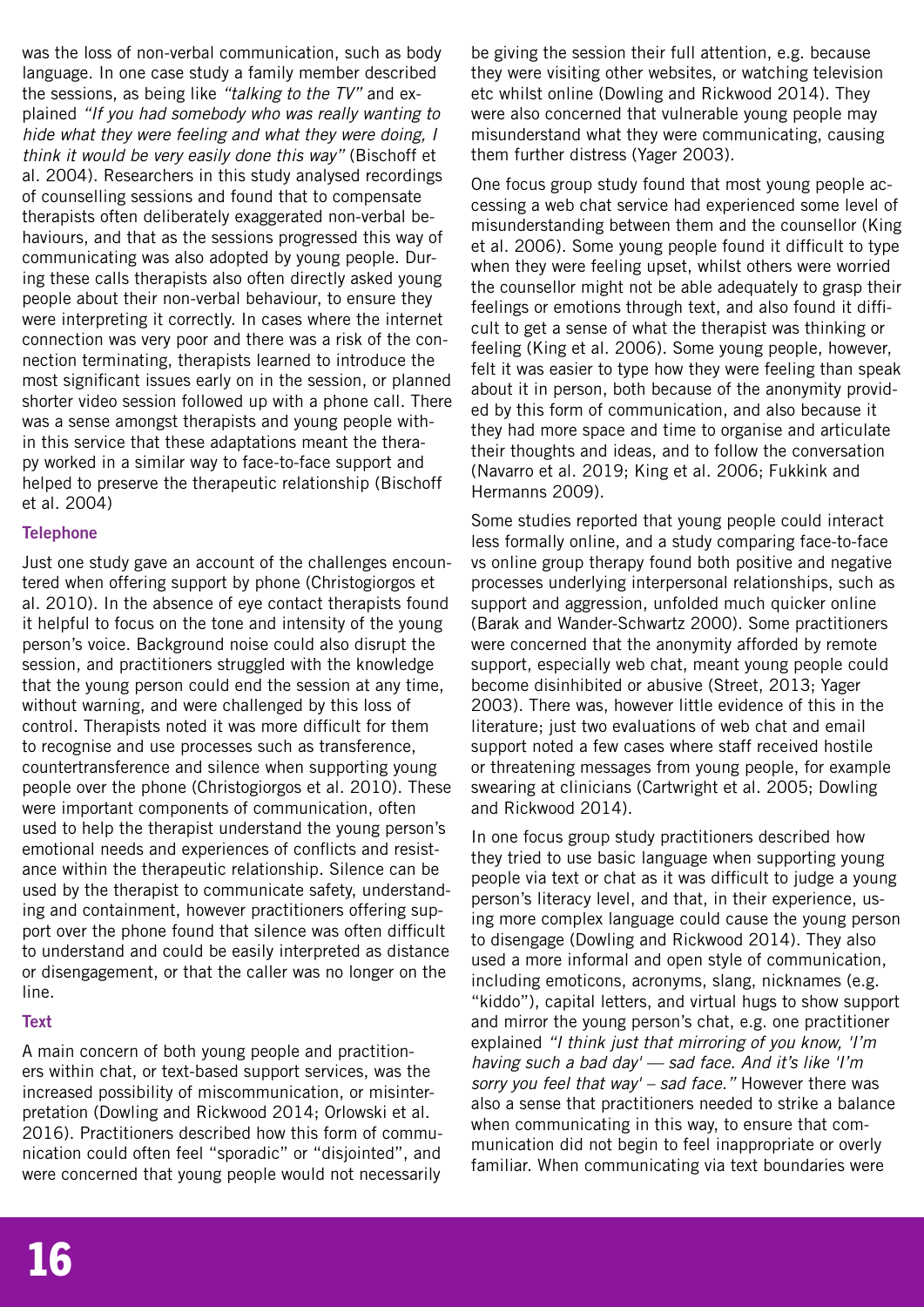especially important, and some services set a time limit for webchat sessions as a way of managing this. Practitioners also felt it was important to do *"a lot of checking in to make sure that what you're trying to communicate has been communicated well"*, and that being able to engage a young person and make them feel validated was a key skill for working online, as one participant noted, *"validation of their emotions, and their circumstances, can be quite a significant contribution to their situation even if it doesn't feel like you've given them a kind of therapeutic program"* (Dowling and Rickwood 2014).



Our aim in conducting this review was to summarise current evidence of the impact and implementation of remote mental health interventions for young people to support evidence-informed decision making in policy and practice across mental health services, both during and in the aftermath of the Covid-19 pandemic.

There were very few robust evaluations of remote support, however those included in our review suggest it can lead to improvements in young people's mental health and wellbeing. There were examples of how these interventions can enable services to work flexibly and adapt their ways of communication to fit the needs of the young person. For example, by providing a standalone intervention for young people with strong preferences for support that is flexible, anonymous and private, and where they have a high level of autonomy. In other cases text or email could be used between face to face appointments to communicate with family members, or develop or repair the therapeutic relationship with a young person, and young people who may find it difficult to access face-to-face support due to a change in life circumstances or mental health can be offered remote support as an alternative during this time. In this sense, remote interventions, when offered alongside face-to-face support, can help to build a service that is truly young person-centred, giving young people more choice and control over how, and how much, they want to engage, whilst making the service accessible to those who find it difficult to attend face-toface support.

Our findings suggest that using remote interventions as a replacement for face-to-face support (as was necessary during the Covid-19 pandemic) is problematic. Young people who chose to access remote interventions were generally very happy with these services, however the vast majority of those who were attending face-to-face sessions said that remote support would not be a suitable substitute. There were also very high dropout rates in trials of remote interventions (where young people are randomly selected to receive a remote intervention, rather than choosing to access it themselves), demonstrating

that remote interventions are clearly not suitable for all young people.

Remote interventions were typically described as 'brief', meaning sessions were largely focused on providing space for the young person to tell their story, and practitioners often did not have time to identify action plans or goals. This is likely to affect outcomes (as attending more sessions is likely to lead to greater change), however it's also important to recognise that some young people may chose remote support because they do not feel ready to engage in longer term therapy. It may be useful for practitioners to consider how their approach could be adapted to provide the most impact over a small number of sessions, possibly by offering a structured single session intervention (Hymmen, Stalker, & Cheryl-Anne, 2013), or brief goal-directed interventions where action plans are co-produced, if this is something the young person feels could be helpful (Feldman and Dreher 2012). Some training around how to increase engagement might also be useful, for example, by explaining to young people that longer term engagement is likely to lead to greater change, identifying and focusing on the issues that are most concern to them in the initial session, etc.

Staff often felt that remote support was not aligned with their professional values, role and responsibilities, and findings illustrated that offering support in this way can require staff to re-think their ways of working and identity. This may be less of an issue following the pandemic, as many more staff will now have experience delivering remote support, however, could still be a challenge for newly qualified practitioners, or those who were furloughed. There was also some evidence that staff can remain resistant to providing remote support in services that had adopted it, even when it was working well and was popular amongst young people, illustrating how it can pose a significant challenge to some staff. In these cases, training around the strengths of remote support, and the experiences of young people may be helpful. This should also be included in undergraduate and entry level training for mental health practitioners.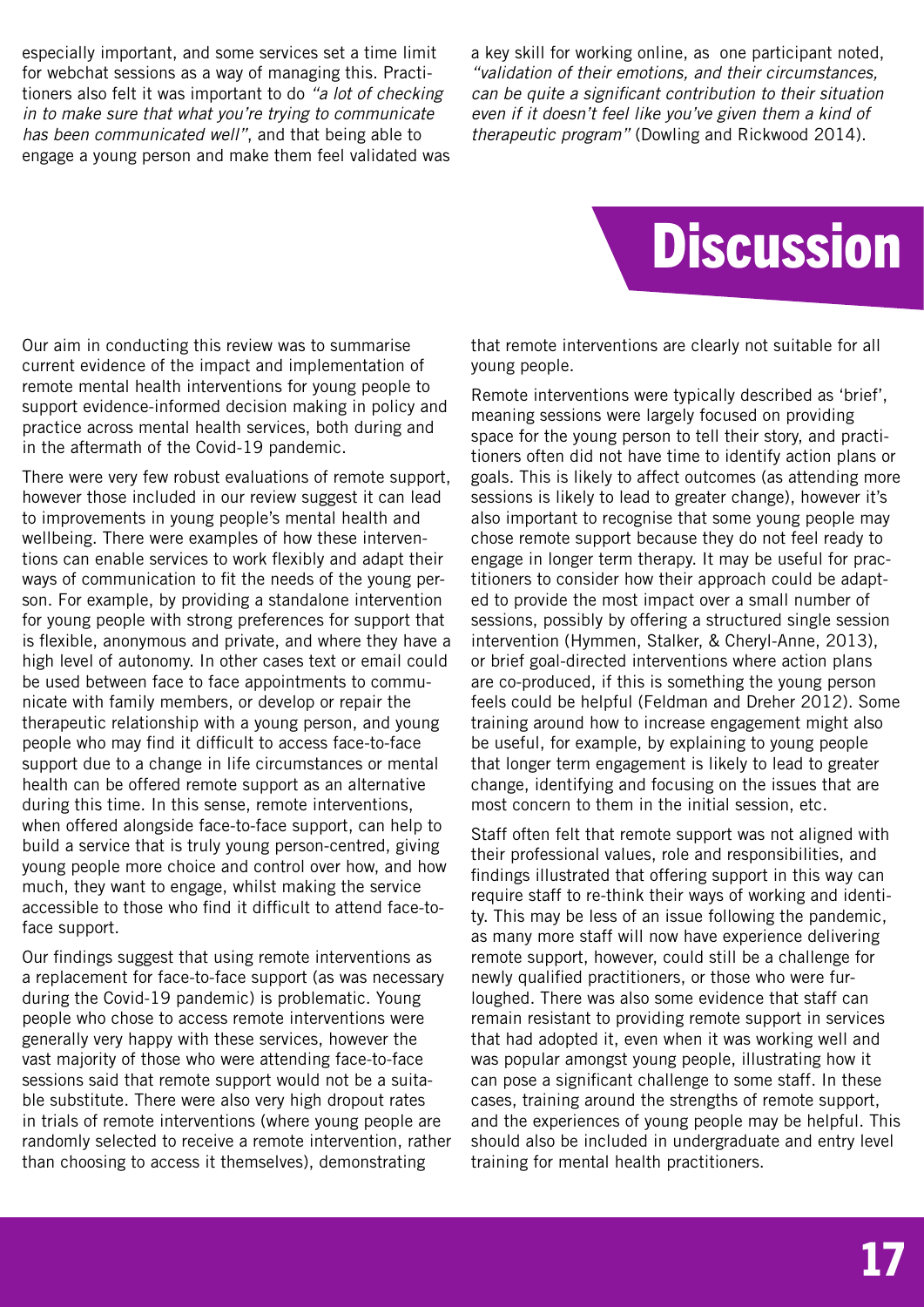In the aftermath of the Covid-19 pandemic there is a need for more robust evaluations into the effectiveness of remote support, including comparative studies looking at the outcomes of remote vs face-to-face interventions. It is also now necessary for more research into the experiences and perspectives of staff, who are likely to be far more familiar with these types of interventions, to help us understand if and how the challenges presented in this

report may have changed. We also need research to help us understand the experiences of young people, particularly those who had to switch from face-to-face to remote support during lockdown, and those who would not otherwise have chosen to access remote support.

## **References**

- Alessi, Norman E. 2003. 'Quantitative Documentation of the Therapeutic Efficacy of Adolescent Telepsychiatry'. Telemedicine Journal and E-Health 9 (3): 283–289.
- Barak, Azy, and Michal Wander-Schwartz. 2000. 'Empirical Evaluation of Brief Group Therapy Conducted in an Internet Chat Room'. Journal of Virtual Environments 5 (1): 1–9.
- Bischoff, Richard J., Cody S. Hollist, Craig W. Smith, and Paul Flack. 2004. 'Addressing the Mental Health Needs of the Rural Underserved: Findings from a Multiple Case Study of a Behavioral Telehealth Project'. Contemporary Family Therapy 26 (2): 179–198.
- Braun, Virginia, and Victoria Clarke. 2006. 'Using Thematic Analysis in Psychology'. Qualitative Research in Psychology 3 (2): 77–101.
- Cartwright, Matthew, Peter Gibbon, Brett M. McDermott, and William Bor. 2005. 'The Use of Email in a Child and Adolescent Mental Health Service: Are Staff Ready?' Journal of Telemedicine and Telecare 11 (4): 199–204.
- Christogiorgos, Stelios, Vassiliki Vassilopoulou, Aliki Florou, Varvara Xydou, Maria Douvou, Sofia Vgenopoulou, and John Tsiantis. 2010. 'Telephone Counselling with Adolescents and Countertransference Phenomena: Particularities and Challenges'. British Journal of Guidance & Counselling 38 (3): 313–325.
- Dowling, Mitchell, and Debra Rickwood. 2014. 'Investigating Individual Online Synchronous Chat Counselling Processes and Treatment Outcomes for Young People'. Advances in Mental Health 12 (3): 216–224.
- Dowling, Mitchell, and Debra Rickwood. 2016. 'Exploring Hope and Expectations in the Youth Mental Health Online Counselling Environment'. Computers in Human Behavior 55: 62–68.

Feldman, David B., and Diane E. Dreher. 2012. 'Can

Hope Be Changed in 90 Minutes? Testing the Efficacy of a Single-Session Goal-Pursuit Intervention for College Students'. Journal of Happiness Studies: An Interdisciplinary Forum on Subjective Well-Being 13 (4): 745–59. https://doi.org/10.1007/s10902-011- 9292-4.

- Fukkink, Ruben G., and Jo MA Hermanns. 2009. 'Children's Experiences with Chat Support and Telephone Support'. Journal of Child Psychology and Psychiatry 50 (6): 759–766.
- Glasheen, K. J., Ian Shochet, and M. A. Campbell. 2016. 'Online Counselling in Secondary Schools: Would Students Seek Help by This Medium?' British Journal of Guidance & Counselling 44 (1): 108–122.
- Grealish, Annmarie, Andrew Hunter, Robin Glaze, and Louise Potter. 2005. 'Telemedicine in a Child and Adolescent Mental Health Service: Participants' Acceptance and Utilization'. Journal of Telemedicine and Telecare 11 (1\_suppl): 53–55.
- Jack Martin, Tom McBride, Thomas Masterman, Ines Pote, Natasha Mokhtar, Emanuella Opera, and Miriam Sorgenfrei. 2020. 'Covid-19 and Early Intervention: Evidence, Challenges and Risks Relating to Virtual and Digital Delivery'. Early Intervention Foundation. https://www.eif.org.uk/report/covid-19-and-early-intervention-evidence-challenges-and-risks-relating-to-virtual-and-digital-delivery.
- Jones, Emily, Katharina Manassis, Paul Arnold, Abel Ickowicz, Sandra Mendlowitz, Behdin Nowrouzi, Pamela Wilansky-Traynor, Kathryn Bennett, and Fred Schmidt. 2015. 'Translating Cognitive Behavioral Therapy for Anxious Youth to Rural-Community Settings via Tele-Psychiatry'. Community Mental Health Journal 51 (7): 852–856.
- King, Cheryl, Daniel Eisenberg, Kai Zheng, Ewa Czyz, Anne Kramer, Adam Horwitz, and Stephen Chermack.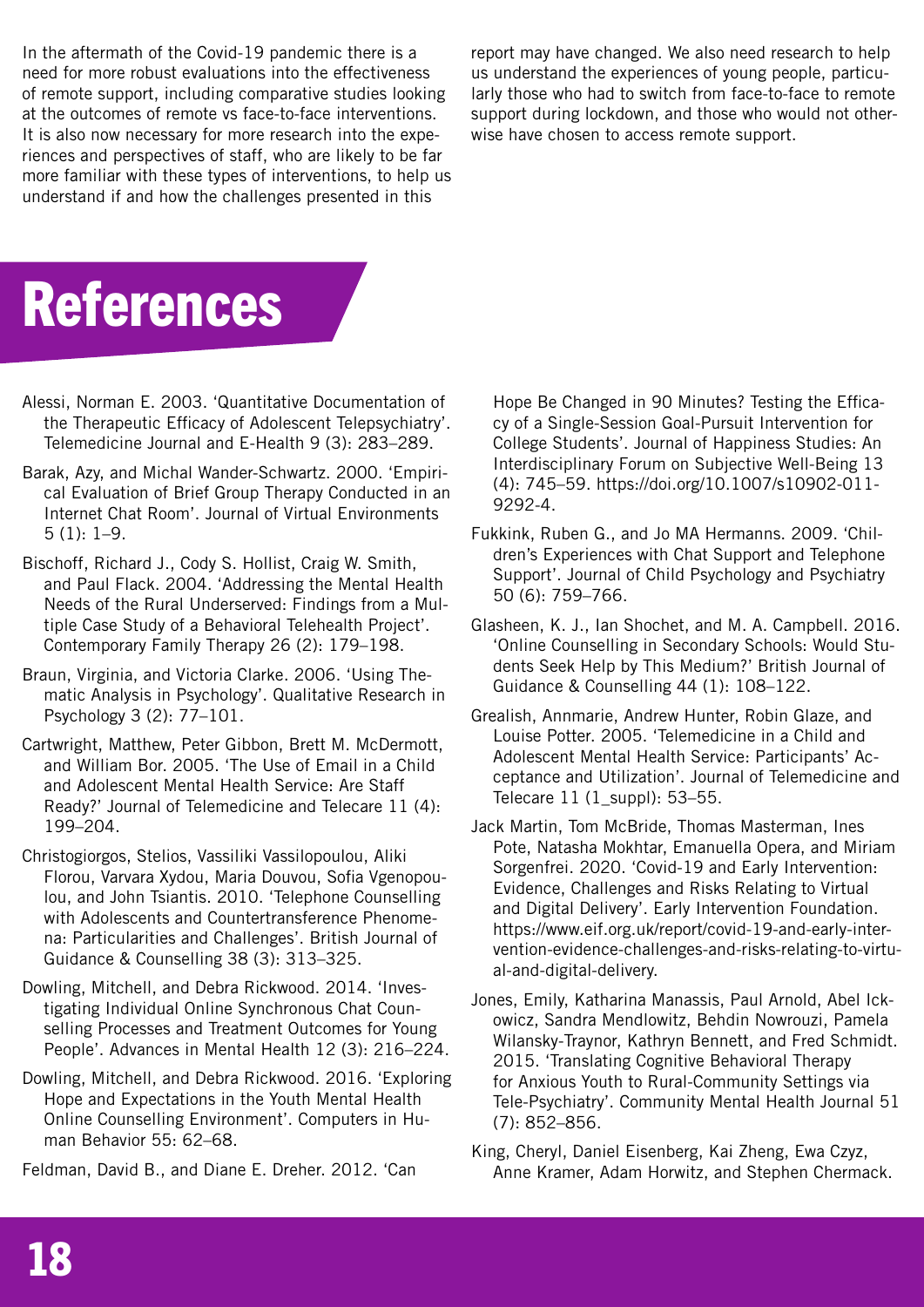2015. 'Online Suicide Risk Screening and Intervention with College Students: A Pilot Randomized Controlled Trial.' Journal of Consulting and Clinical Psychology 83 (3): 630.

- King, Robert, Matthew Bambling, Wendy Reid, and Ian Thomas. 2006. 'Telephone and Online Counselling for Young People: A Naturalistic Comparison of Session Outcome, Session Impact and Therapeutic Alliance'. Counselling and Psychotherapy Research 6 (3): 175–181.
- King, Robert, Barry Nurcombe, Leonard Bickman, Leanne Hides, and Wendy Reid. 2003. 'Telephone Counselling for Adolescent Suicide Prevention: Changes in Suicidality and Mental State from Beginning to End of a Counselling Session'. Suicide and Life-Threatening Behavior 33 (4): 400–411.
- Kramer, Jeannet, Barbara Conijn, Pien Oijevaar, and Heleen Riper. 2014. 'Effectiveness of a Web-Based Solution-Focused Brief Chat Treatment for Depressed Adolescents and Young Adults: Randomized Controlled Trial'. Journal of Medical Internet Research 16 (5): e141.
- Lal, Shalini, Amal Abdel-Baki, Sunil Sujanani, Florence Bourbeau, Imaine Sahed, and Jessica Whitehead. 2020. 'Perspectives of Young Adults on Receiving Telepsychiatry Services in an Urban Early Intervention Program for First-Episode Psychosis: A Cross-Sectional, Descriptive Survey Study'. Frontiers in Psychiatry 11: 117.
- Lingley-Pottie, Patricia, and Patrick J McGrath. 2008. 'Telehealth: A Child and Family-Friendly Approach to Mental Health-Care Reform'. Journal of Telemedicine and Telecare 14 (5): 225–26. https://doi.org/10.1258/ jtt.2008.008001.
- Mehta, Sunil, and Nevyne Chalhoub. 2006. 'An E-Mail for Your Thoughts'. Child and Adolescent Mental Health 11 (3): 168–170.
- Myers, Kathleen M., Stephen Sulzbacher, and Sanford M. Melzer. 2004. 'Telepsychiatry with Children and Adolescents: Are Patients Comparable to Those Evaluated in Usual Outpatient Care?' Telemedicine Journal & E-Health 10 (3): 278–285.
- Myers, Kathleen M., Jeanette M. Valentine, and Sanford M. Melzer. 2007. 'Feasibility, Acceptability, and Sustainability of Telepsychiatry for Children and Adolescents'. Psychiatric Services 58 (11): 1493–1496.
- Navarro, Pablo, Matthew Bambling, Jeanie Sheffield, and Sisira Edirippulige. 2019. 'Exploring Young People's Perceptions of the Effectiveness of Text-Based Online Counseling: Mixed Methods Pilot Study'. JMIR Mental Health 6 (7): e13152.
- Nelson, Eve-Lynn, and Thao Bui. 2010. 'Rural Telepsychology Services for Children and Adolescents'. Journal of Clinical Psychology 66 (5): 490–501.
- Nolan, Clodagh, Sarah Quinn, and Siobhan MacCobb. 2011. 'Use of Text Messaging in a Mental Health Service for University Students'. Occupational Therapy in Mental Health 27 (2): 103–125.
- Orlowski, Simone, Sharon Lawn, Ben Matthews, Anthony Venning, Kaisha Wyld, Gabrielle Jones, Megan Winsall, Gaston Antezana, Geoffrey Schrader, and Niranjan Bidargaddi. 2016. 'The Promise and the Reality: A Mental Health Workforce Perspective on Technology-Enhanced Youth Mental Health Service Delivery'. BMC Health Services Research 16 (1): 1–12.
- Savin, Daniel, Mark T. Garry, Paula Zuccaro, and Douglas Novins. 2006. 'Telepsychiatry for Treating Rural American Indian Youth.' Journal of the American Academy of Child & Adolescent Psychiatry.
- Street, Cathy. 2013 'Online Counselling Provision for Children, Young People and Young Adults'. British Association for Counselling & Psychotherapy.
- Street, Cathy. 2017. 'Evaluation of the Youth Access DIGITALK Project. Final Report'. Youth Access.
- Turner, Cynthia, Isobel Heyman, Annabel Futh, and Karina Lovell. 2009. 'A Pilot Study of Telephone Cognitive-Behavioural Therapy for Obsessive-Compulsive Disorder in Young People'. Behavioural and Cognitive Psychotherapy 37 (4): 469.
- Wood, Jennylee, Stephen Stathis, Anthony Smith, and Judi Krause. 2012. 'E-CYMHS: An Expansion of a Child and Youth Telepsychiatry Model in Queensland'. Australasian Psychiatry 20 (4): 333–337.
- Yager, Joel. 2003. 'E-Mail Therapy for Anorexia Nervosa: Prospects and Limitations'. European Eating Disorders Review: The Professional Journal of the Eating Disorders Association 11 (3): 198–209.
- Youthline. 2008. 'Evidence of the Effectiveness of Telephone Counselling Services'.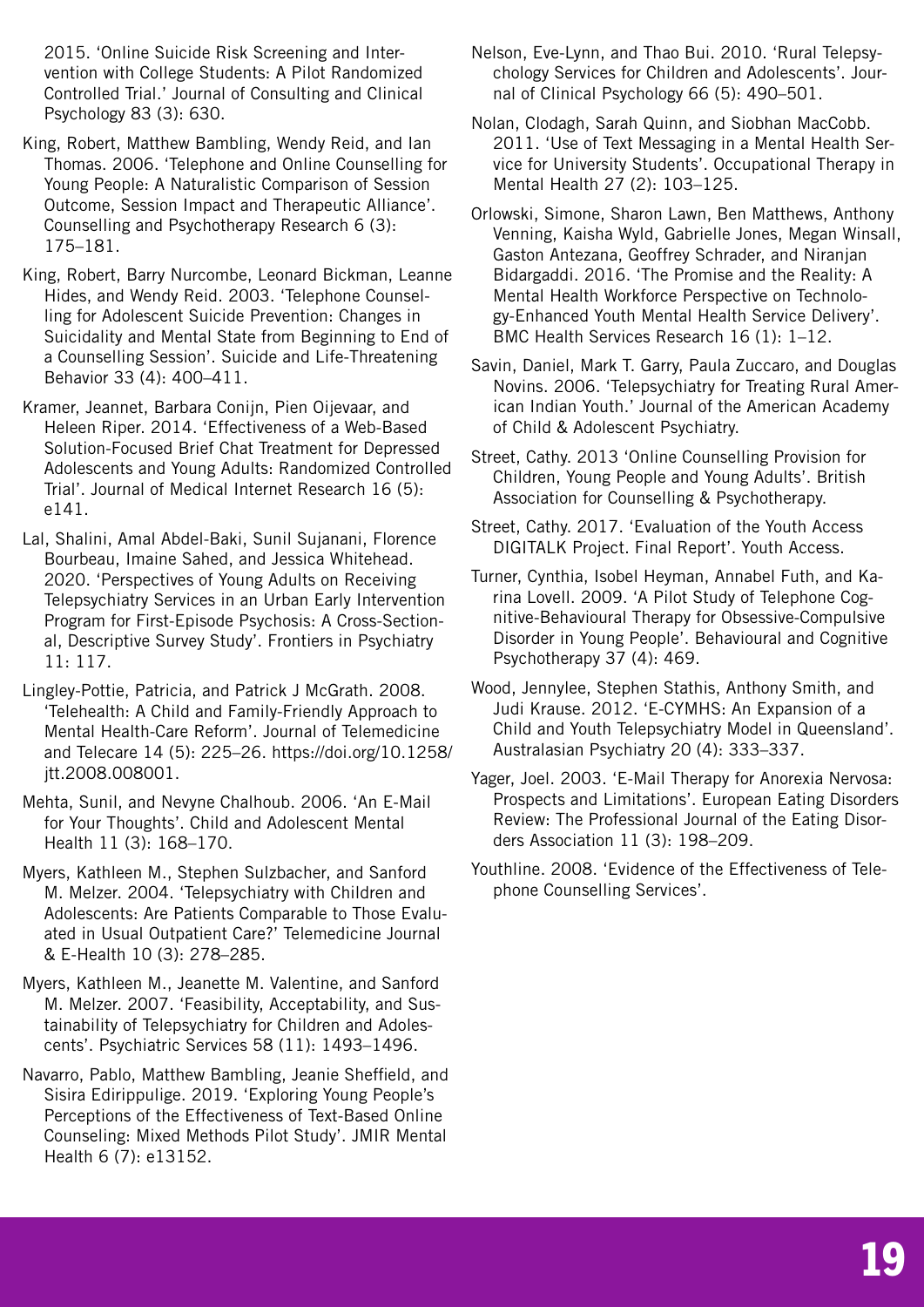# Appendix

## **Search strategy**

Using the terms below we searched electronic databases (via pubmed) for all reviews published since 1960. This search returned 52 reviews. Relevant reviews were then screened for original research papers, and relevant data were extracted from any that met the inclusion criteria. We also searched original research studies published since January 2018. This search returned 74 papers. Abstracts were screened for relevance.

Search terms: (young people\*[Title/Abstract] OR adolescent\*[Title/Abstract] OR teen\*[Title/Abstract] OR child\*[- Title/Abstract] OR youth[Title/Abstract] OR young[Title/ Abstract]) AND (phone[Title/Abstract] OR telephone[Title/Abstract] OR digital[Title/Abstract] OR online[Title/ Abstract] OR internet[Title/Abstract] OR remote[Title/ Abstract] OR mobile[Title/Abstract] OR app[Title/Abstract] OR computer[Title/Abstract]) AND (therap\*[Title/Abstract] OR intervention[Title/Abstract] OR support[Title/Abstract]) AND (mental[Title/Abstract] OR wellbeing [Title/Abstract] or psych\*[Title/Abstract] OR depress\*[Title/Abstract] OR anxi\*[Title/Abstract] OR self harm[Title/Abstract] OR suicide\*[Title/Abstract])